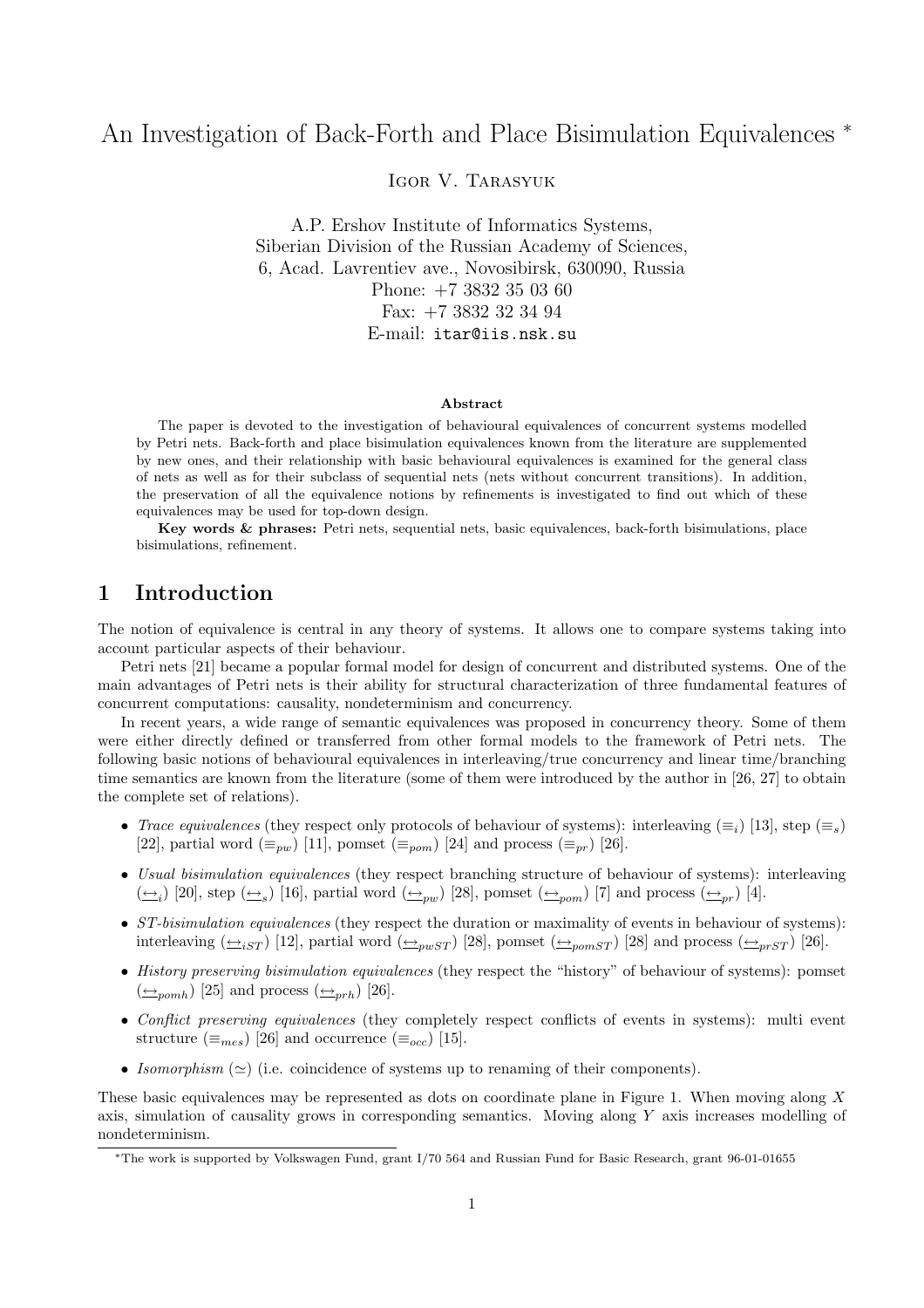

Figure 1: Classification of basic equivalences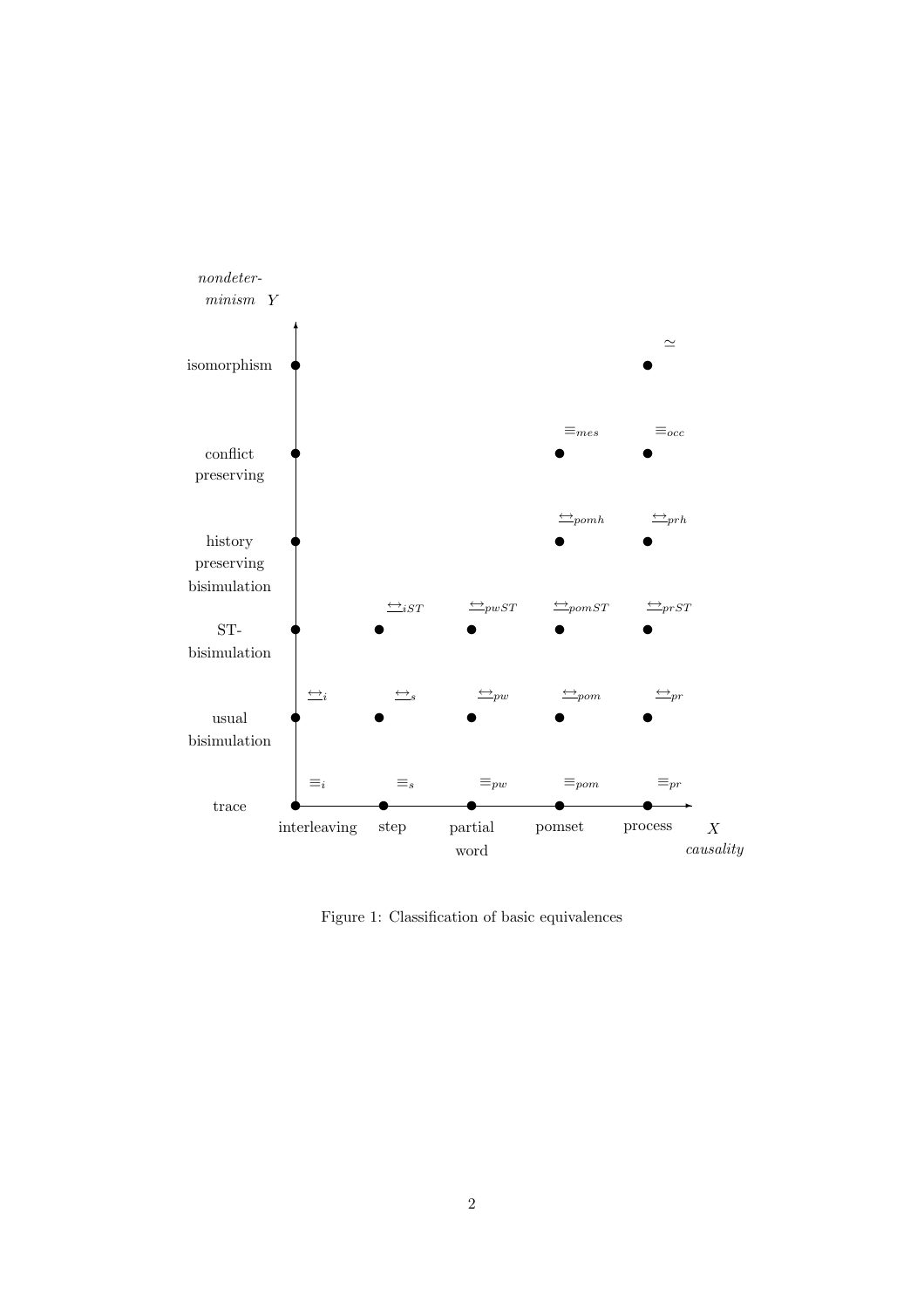Recently, two important groups of equivalence relations were introduced: back-forth and place bisimulation equivalences.

Back-forth bisimulation equivalences are based on the idea that bisimulation relation do not only require systems to simulate each other behaviour in the forward direction (as usually) but also when going back in history. They are closely connected with equivalences of logics with past modalities.

These equivalence notions were initially introduced in [14] in the framework of transition systems. It was shown that back-forth variant  $(\underline{\leftrightarrow}_{i\{bf}i\{bf}\})$  of interleaving bisimulation equivalence coincide with ordinary  $\underline{\leftrightarrow}_{i}$ .

In [8, 9, 10] the new variants of step  $(\underline{\leftrightarrow}_{sbsf})$ , partial word  $(\underline{\leftrightarrow}_{pwbpwf})$  and pomset  $(\underline{\leftrightarrow}_{pombpomf})$  back-forth bisimulation equivalences were defined in the framework of prime event structures. The equivalence notions were compared with usual, ST- and history preserving bisimulation equivalences. It was shown that  $\leftarrow_{pomST}$  implies  $\Leftrightarrow_{sbsf}$ . The coincidence of  $\Leftrightarrow_{pombpomf}$  and  $\Leftrightarrow_{pomb}$  was proved, giving rise to a new, logical characterization of the latter. A stability of back-forth relations over refinement operator (allowing to consider concurrent systems on lower abstraction levels) was examined. Only  $\triangle_{pombpomf}$  was demonstrated to be preserved by refinements.

In [23] the new idea of differentiating the kinds of back and forth simulations appeared (following this idea, it is possible, for example, to define step back pomset forth bisimulation equivalence  $(\triangle_{shown} f)$ ). The set of all possible back-forth equivalence notions was proposed in interleaving, step, partial word and pomset semantics. Two new notions which do not coincide with known ones were obtained: step back partial word forth  $(\triangle_{sbnwt})$ and step back pomset forth  $(\triangle_{sbpomf})$  bisimulation equivalences. It was proved that the former is not preserved by refinements, and the question was addressed about the latter.

Place bisimulation equivalences were initially introduced in [1] on the basis of definition from [17, 18, 19]. Place bisimulations are relations over places instead of markings or processes. The relation on markings is obtained using the "lifting" of relation on places. The main application of place bisimulation equivalences is effective behaviour preserving reduction technique for Petri nets based on them.

In [1, 2] interleaving place bisimulation equivalence ( $\sim_i$ ) was proposed. In these papers also strict interleaving place bisimulation equivalence ( $\approx_i$ ) was defined, by imposing the additional requirement stating that corresponding transitions of nets must be related by bisimulation. The question about possibility to introduce history preserving place bisimulation equivalence was addressed.

In [4, 5] step (∼s), partial word (∼pw), pomset (∼pom), process (∼pr) place bisimulation equivalences and their strict analogues ( $\approx_s$ ,  $\approx_{pw}$ ,  $\approx_{pom}$ ,  $\approx_{pr}$ ) were proposed. The coincidence of  $\sim_i$ ,  $\sim_s$  and  $\sim_{pw}$  was established. Also it was shown that all strict bisimulation equivalences coincide with  $\sim_{pr}$ . Therefore, we have only three different equivalences:  $\sim_i$ ,  $\sim_{pom}$  and  $\sim_{pr}$ . In addition, in these papers the polynomial algorithm of net reduction was proposed which preserves the behaviour of a net (i.e. the initial and reduced nets are bisimulation equivalent).

To choose most appropriate behavioural viewpoint on systems to be modelled, it is very important to have a complete set of equivalence notions in all semantics and understand their interrelations. This branch of research is usually called *comparative concurrency semantics*. To clarify the nature of equivalences and evaluate how they respect a concurrency, it is actual to consider also correlation of these notions on concurrency-free (sequential) nets. Treating equivalences for preservation by refinements allows one to decide which of them may be used for top-down design.

Working in the framework of Petri nets, in this paper we extend the set of back-forth equivalences from [23] by process ones and obtain as a result two new notions which cannot be reduced to the known relations: step back process forth  $(\underline{\leftrightarrow}_{sbprf})$  and pomset back process forth  $(\underline{\leftrightarrow}_{pombprf})$  bisimulation equivalences.

Moreother, we compare all back-forth and place equivalences with the set of basic behavioural notions from [26, 27] giving rise to the better understanding the nature of the new (and old) notions and complete the results of [10, 23, 4, 5]. In particular, we prove that  $\sim_{pr}$  implies  $\leftarrow_{prh}$  and answer the question from [1]:  $\sim_{pr}$  is strict enough to preserve the "histories" of a net functioning. Hence, it is no sense to define history preserving place bisimulation equivalence.

Since ST- and history preserving bisimulation equivalences are consequences of  $~\sim_{pr}$ , the algorithm of net reduction from [4, 5], based on this equivalence, preserves the timed traces [12] of the initial net (since STbisimulation equivalences are real time consistent [12]) and "histories" of its functionings (since history preserving bisimulation equivalences respect the "past" of processes).

In [6], SM-refinement operator for Petri nets was proposed, which "replaces" their transitions by SM-nets, a special subclass of state machine nets. We treat all the considered equivalence notions for preservation by SM-refinements and establish that among back-forth relations  $only \rightarrow_{pombpomf}$  and  $\rightarrow_{prbprf}$  are preserved by SM-refinements (they coincide with corresponding history presrving ones for which this result holds). So, we obtained the negative answer to the question from [23]: neither  $\frac{\leftarrow s_{\text{b}pomf}}{\frac{\leftarrow s_{\text{b}pomf}}{\frac{\leftarrow s_{\text{b}pomf}}{\frac{\leftarrow s_{\text{b}pomf}}{\frac{\leftarrow s_{\text{b}pomf}}{\frac{\leftarrow s_{\text{b}pomf}}{\frac{\leftarrow s_{\text{b}pomf}}{\frac{\leftarrow s_{\text{b}pomf}}{\frac{\leftarrow s_{\text{b}pomf}}{\frac{\leftarrow s_{\text{b}$ refinements. We prove that  $\sim_{pr}$  is the only place bisimulation equivalence which is preserved by SM-refinements.

In addition, we investigate the interrelations of all the equivalence notions on sequential nets (subclass of Petri nets corresponding to transition systems where no two transitions can be fired concurrently). The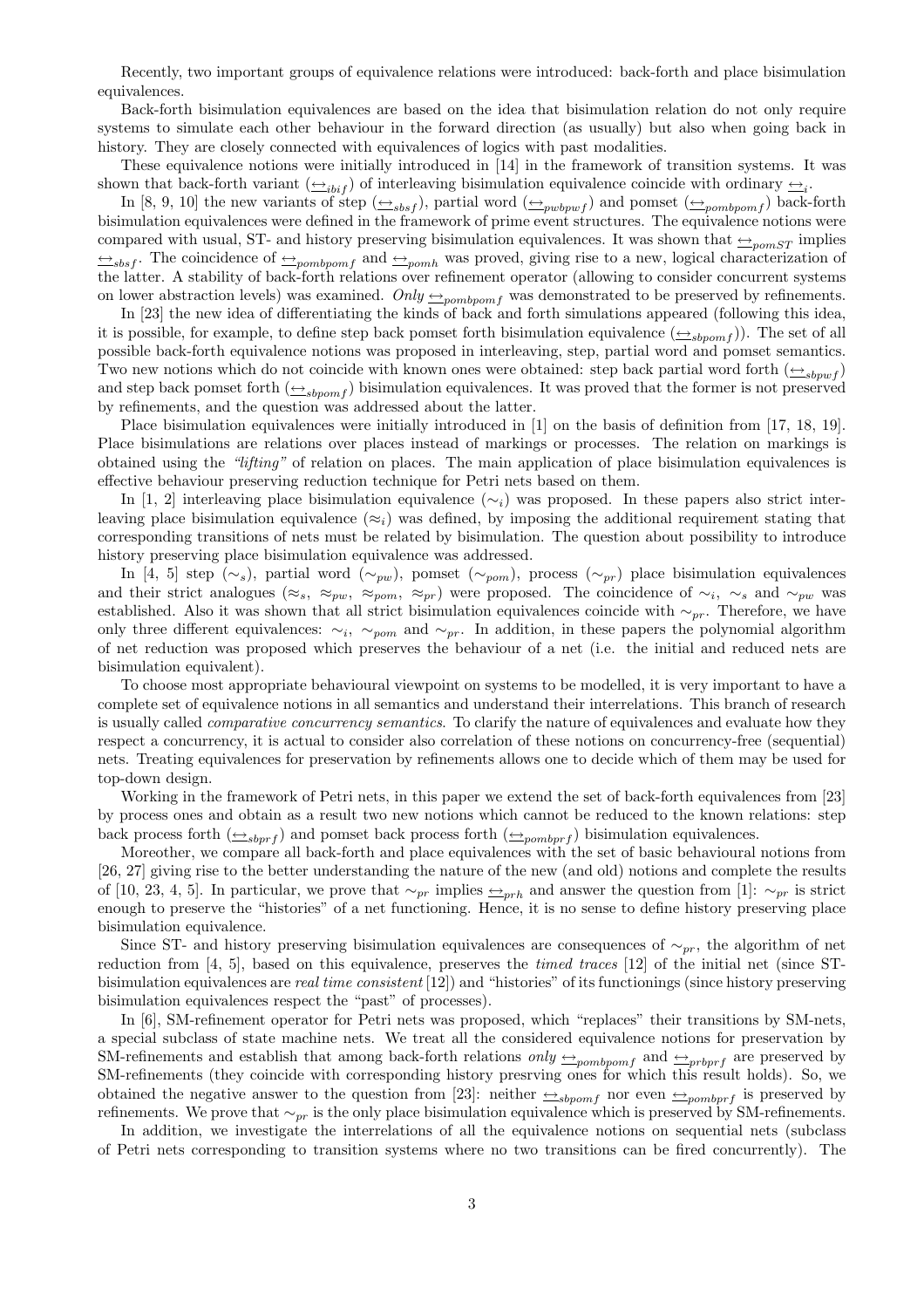merging of most of the equivalence relations in interleaving – pomset semantics is demonstrated. We prove that on sequential nets back-forth equivalences coincide with usual forth ones.

The rest of the paper is organized as follows. Basic definitions are introduced in Section 2. In Section 3 back-forth bisimulation equivalences are proposed and compared with basic equivalence relations. In Section 4 place bisimulation equivalences are defined and their interrelations with equivalence notions considered before are investigated. In Section 5 we establish which equivalence relations are preserved by SM-refinements. Section 6 is devoted to comparison of the equivalences on sequential nets. Concluding Section 7 contains a review of the main results obtained and some directions of further research.

### 2 Basic definitions

In this section we give some basic definitions used further.

#### 2.1 Multisets

**Definition 2.1** Let X be some set. A finite multiset M over X is a mapping  $M : X \to \mathbb{N}$  (N is a set of natural numbers) s.t.  $|\{x \in X \mid M(x) > 0\}| < \infty$ .

 $\mathcal{M}(X)$  denotes the set of all finite multisets over X. When  $\forall x \in X \ M(x) \leq 1$ , M is a proper set. Cardinality of multiset M is defined in such a way:  $|M| = \sum_{x \in X} M(x)$ . We write  $x \in M$  if  $M(x) > 0$  and  $M \subseteq M'$ , if  $\forall x \in X \ M(x) \leq M'(x)$ . We define  $(M + M')(x) = \widetilde{M}(x) + M'(x)$  and  $(M - M')(x) = \max\{0, M(x) - M'(x)\}.$ 

#### 2.2 Labelled nets

Let  $Act = \{a, b, \ldots\}$  be a set of *action names* or *labels*.

**Definition 2.2** A labelled net is a quadruple  $N = \langle P_N, T_N, F_N, l_N \rangle$ , where:

- $P_N = \{p, q, \ldots\}$  is a set of places;
- $T_N = \{t, u, ...\}$  is a set of transitions;
- $F_N : (P_N \times T_N) \cup (T_N \times P_N) \to \mathbb{N}$  is the flow relation with weights (N denotes a set of natural numbers);
- $l_N : T_N \to Act$  is a labelling of transitions with action names.

Given labelled nets  $N = \langle P_N, T_N, F_N, l_N \rangle$  and  $N' = \langle P_{N'}, T_{N'}, F_{N'}, l_{N'} \rangle$ . A mapping  $\beta : P_N \cup T_N \rightarrow$  $P_{N'} \cup T_{N'}$  is an *isomorphism* between N and N', denoted by  $\beta : N \simeq N'$ , if:

1. β is a bijection s.t.  $\beta(P_N) = P_{N'}$  and  $\beta(T_N) = T_{N'}$ ;

2. 
$$
\forall p \in P_N \ \forall t \in T_N \ F_N(p,t) = F_{N'}(\beta(p), \beta(t))
$$
 and  $F_N(t,p) = F_{N'}(\beta(t), \beta(p));$ 

3.  $\forall t \in T_N$   $l_N(t) = l_{N'}(\beta(t)).$ 

Labelled nets N and N' are isomorphic, denoted by  $N \simeq N'$ , if  $\exists \beta : N \simeq N'$ .

Given a labelled net N and some transition  $t \in T_N$ , the precondition and postcondition of t, denoted by  $\bullet t$  and  $t^{\bullet}$  respectively, are the multisets defined in such a way:  $({}^{\bullet}t)(p) = F_N(p,t)$  and  $(t^{\bullet})(p) = F_N(t,p)$ . Analogous definitions are introduced for places:  $\left( \bullet p \right) (t) = F_N(t, p)$  and  $(p \bullet)(t) = F_N(p, t)$ . Let  $\circ N = \{ p \in P_N \mid \bullet p = \emptyset \}$  is a set of *initial (input)* places of N and  $N^{\circ} = \{p \in P_N \mid p^{\bullet} = \emptyset\}$  is a set of *final (output)* places of N.

A labelled net N is acyclic, if there exist no transitions  $t_0, \ldots, t_n \in T_N$  s.t.  $t_{i-1}^{\bullet} \cap t_i \neq \emptyset$   $(1 \leq i \leq n)$  and  $t_0 = t_n$ . A labelled net N is *ordinary* if  $\forall p \in P_N \cdot p$  and  $p^{\bullet}$  are proper sets (not multisets).

Let  $N = \langle P_N, T_N, F_N, l_N \rangle$  be acyclic ordinary labelled net and  $x, y \in P_N \cup T_N$ . Let us introduce the following notions.

- $x \prec_N y \Leftrightarrow x F_N^+ y$ , where  $F_N^+$  is a transitive closure of  $F_N$  (strict causal dependence relation);
- $\downarrow_N x = \{y \in P_N \cup T_N \mid y \prec_N x\}$  (the set of *strict predecessors* of x);

A set  $T \subseteq T_N$  is left-closed in N, if  $\forall t \in T \left(\downarrow_N t\right) \cap T_N \subseteq T$ .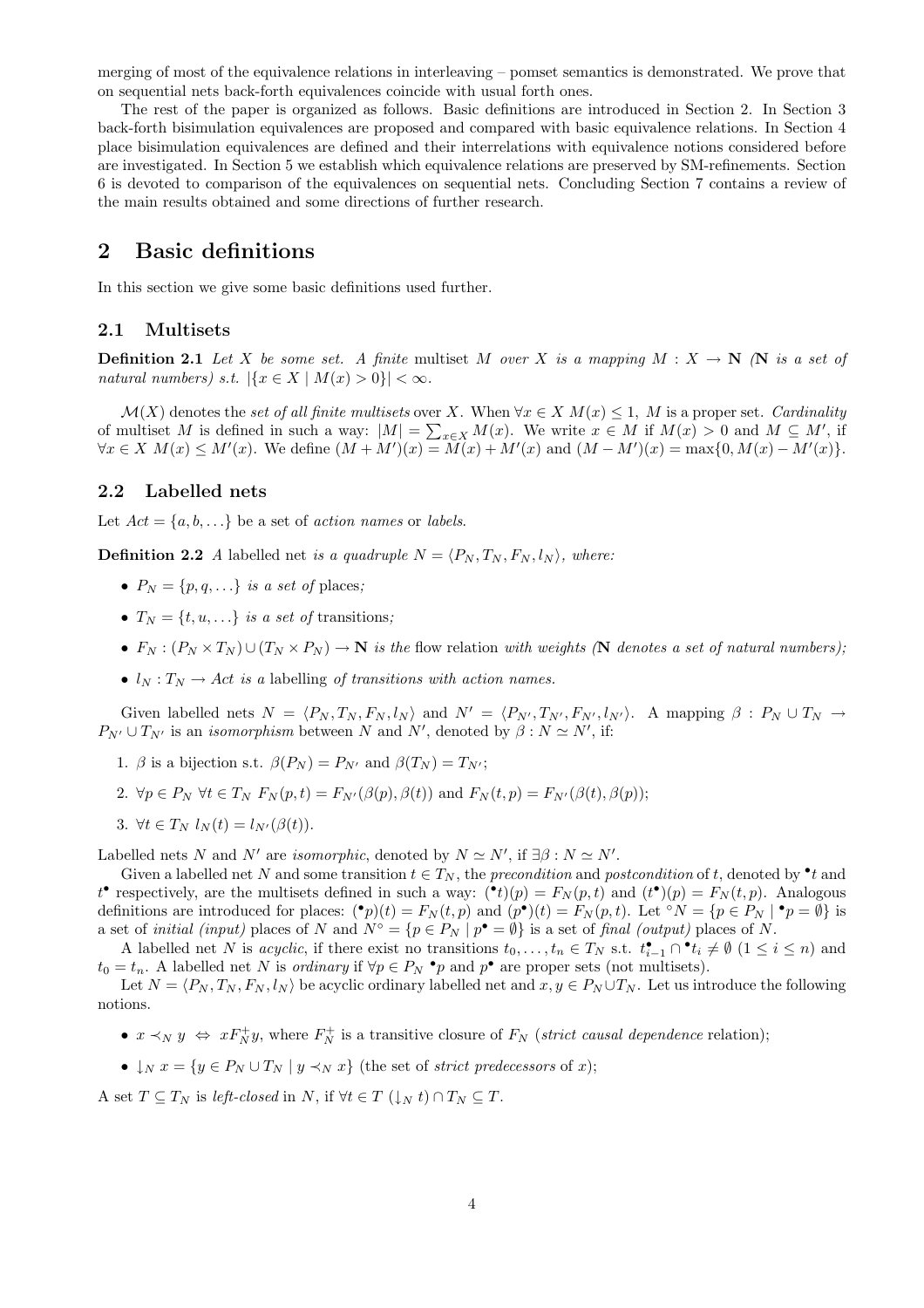#### 2.3 Marked nets

A marking of a labelled net N is a multiset  $M \in \mathcal{M}(P_N)$ .

**Definition 2.3** A marked net (net) is a tuple  $N = \langle P_N, T_N, F_N, l_N, M_N \rangle$ , where  $\langle P_N, T_N, F_N, l_N \rangle$  is a labelled net and  $M_N \in \mathcal{M}(P_N)$  is the initial marking.

Given nets  $N = \langle P_N, T_N, F_N, l_N, M_N \rangle$  and  $N' = \langle P_{N'}, T_{N'}, F_{N'}, l_{N'}, M_{N'} \rangle$ . A mapping  $\beta : P_N \cup T_N \rightarrow$  $P_{N'} \cup T_{N'}$  is an *isomorphism* between N and N', denoted by  $\beta : N \simeq N'$ , if:

1. 
$$
\beta : \langle P_N, T_N, F_N, l_N \rangle \simeq \langle P_{N'}, T_{N'}, F_{N'}, l_{N'} \rangle;
$$

2.  $\forall p \in P_N$   $M_N(p) = M_{N'}(\beta(p)).$ 

Nets N and N' are isomorphic, denoted by  $N \simeq N'$ , if  $\exists \beta : N \simeq N'$ .

Let  $M \in \mathcal{M}(P_N)$  be a marking of a net N. A transition  $t \in T_N$  is fireable in M, if  $\bullet t \subseteq M$ . If t is fireable in M, its firing yields a new marking  $\widetilde{M} = M - t + t^{\bullet}$ , denoted by  $M \stackrel{t}{\rightarrow} \widetilde{M}$ . A marking M of a net N is reachable, if  $M = M_N$  or there exists a reachable marking  $\widehat{M}$  of N s.t.  $\widehat{M} \stackrel{t}{\rightarrow} M$  for some  $t \in T_N$ .  $Mark(N)$ denotes a set of all reachable markings of a net N.

#### 2.4 Partially ordered sets

**Definition 2.4** A labelled partially ordered set (lposet) is a triple  $\rho = \langle X, \prec, l \rangle$ , where:

- $X = \{x, y, \ldots\}$  is some set;
- $\prec$  $\subset$  X  $\times$  X is a strict partial order (irreflexive transitive relation) over X;
- $l : X \rightarrow Act$  is a labelling function.

Let  $\rho = \langle X, \prec, l \rangle$  and  $\rho' = \langle X', \prec', l' \rangle$  be lposets. A mapping  $\beta: X \to X'$  is a *label-preserving bijection* between  $\rho$  and  $\rho'$ , denoted by  $\beta: \rho \asymp \rho'$ , if:

- 1.  $\beta$  is a bijection;
- 2.  $\forall x \in X \; l(x) = l'(\beta(x)).$

We write  $\rho \asymp \rho'$ , if  $\exists \beta : \rho \asymp \rho'$ .

A mapping  $\beta: X \to X'$  is a homomorphism between  $\rho$  and  $\rho'$ , denoted by  $\beta: \rho \sqsubseteq \rho'$ , if:

- 1.  $\beta$  :  $\rho \asymp \rho'$ ;
- 2.  $\forall x, y \in X \ x \prec y \ \Rightarrow \ \beta(x) \prec' \beta(y).$

We write  $\rho \sqsubseteq \rho'$ , if  $\exists \beta : \rho \sqsubseteq \rho'$ .

A mapping  $\beta: X \to X'$  is an *isomorphism* between  $\rho$  and  $\rho'$ , denoted by  $\beta: \rho \simeq \rho'$ , if  $\beta: \rho \sqsubseteq \rho'$  and  $\beta^{-1}$ :  $\rho' \sqsubseteq \rho$ . Lposets  $\rho$  and  $\rho'$  are *isomorphic*, denoted by  $\rho \simeq \rho'$ , if  $\exists \beta : \rho \simeq \rho'$ .

Definition 2.5 Partially ordered multiset (pomset) is an isomorphism class of lposets.

### 2.5 Event structures

**Definition 2.6** A labelled event structure (LES) is a quadruple  $\xi = \langle X, \prec, \#, l \rangle$ , where:

- $X = \{x, y, \ldots\}$  is a set of events;
- $\prec \subset X \times X$  is a strict partial order, a causal dependence relation, which satisfies to the principle of finite causes:  $\forall x \in X \mid x < \infty;$
- $\# \subseteq X \times X$  is an irreflexive symmetrical conflict relation, which satisfies to the principle of conflict heredity:  $\forall x, y, z \in X \ x \# y \prec z \Rightarrow x \# z;$
- $l : X \rightarrow Act$  is a labelling function.

Let  $\xi = \langle X, \prec, \#, l \rangle$  and  $\xi' = \langle X', \prec', \#', l' \rangle$  be LES's. A mapping  $\beta : X \to X'$  is an *isomorphism* between  $\xi$  and  $\xi'$ , denoted by  $\beta : \xi \simeq \xi'$ , if: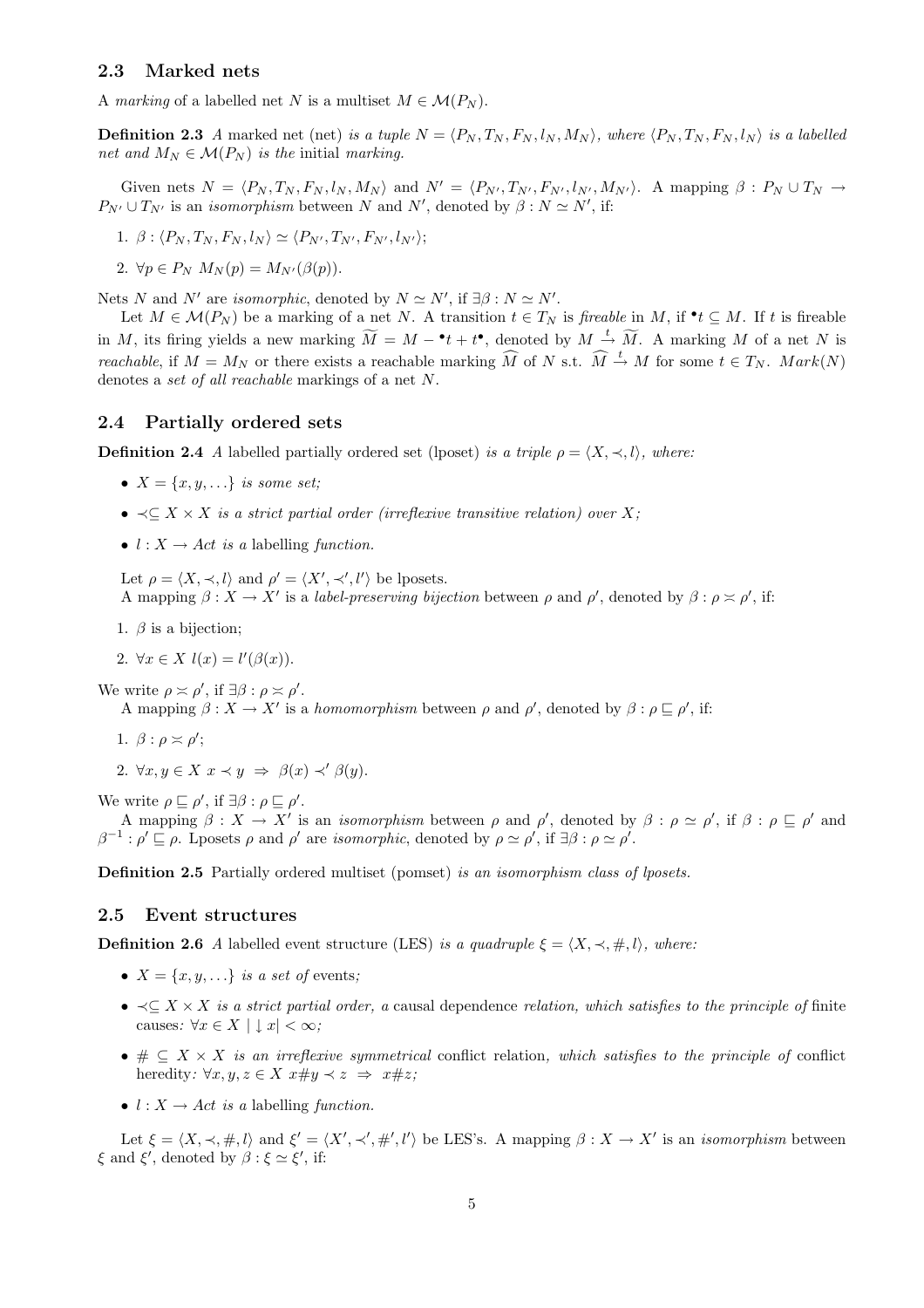- 1.  $\beta$  is a bijection;
- 2.  $\forall x \in X$   $l(x) = l'(\beta(x));$
- 3.  $\forall x, y \in X \ x \prec y \Leftrightarrow \ \beta(x) \prec' \beta(y);$
- 4.  $\forall x, y \in X \ x \# y \Leftrightarrow \beta(x) \#' \beta(y)$ .

LES's  $\xi$  and  $\xi'$  are *isomorphic*, denoted by  $\xi \simeq \xi'$ , if  $\exists \beta : \xi \simeq \xi'$ .

Definition 2.7 A multi-event structure (MES) is an isomorphism class of LES's.

#### 2.6 C-processes

**Definition 2.8** A causal net is an acyclic ordinary labelled net  $C = \langle P_C, T_C, F_C, l_C \rangle$ , s.t.:

- 1.  $\forall r \in P_C \mid \mathbf{r} \leq 1$  and  $|\mathbf{r} \cdot \mathbf{r}| \leq 1$ , i.e. places are unbranched;
- 2.  $\forall x \in P_C \cup T_C \mid \downarrow_C x \mid < \infty$ , *i.e.* a set of causes is finite.

Let us note that on the basis of any causal net  $C = \langle P_C, T_C, F_C, l_C \rangle$  one can define lposet  $\rho_C = \langle T_C, \prec_N \rangle$  $\cap (T_C \times T_C), l_C$ .

The fundamental property of causal nets is  $[4]$ : if C is a causal net, then there exists a sequence of transition fireings  ${}^{\circ}C = L_0 \stackrel{v_1}{\rightarrow} \cdots \stackrel{v_n}{\rightarrow} L_n = C^{\circ}$  s.t.  $L_i \subseteq P_C$   $(0 \leq i \leq n)$ ,  $P_C = \bigcup_{i=0}^n L_i$  and  $T_C = \{v_1, \ldots, v_n\}$ . Such a sequence is called a full execution of C.

**Definition 2.9** Given a net N and a causal net C. A mapping  $\varphi : P_C \cup T_C \to P_N \cup T_N$  is an embedding of C into N, denoted by  $\varphi: C \to N$ , if:

- 1.  $\varphi(P_C) \in \mathcal{M}(P_N)$  and  $\varphi(T_C) \in \mathcal{M}(T_N)$ , i.e. sorts are preserved:
- 2.  $\forall v \in T_C \bullet \varphi(v) = \varphi(\bullet v)$  and  $\varphi(v) \bullet \varphi(v)$ , i.e. flow relation is respected;
- 3.  $\forall v \in T_C$   $l_C(v) = l_N(\varphi(v))$ , *i.e. labelling is preserved.*

Since embeddings respect the flow relation, if  ${}^{\circ}C \stackrel{v_1}{\rightarrow} \cdots \stackrel{v_n}{\rightarrow} C^{\circ}$  is a full execution of C, then  $M = \varphi({}^{\circ}C) \stackrel{\varphi(v_1)}{\rightarrow} C^{\circ}$  $\cdots \stackrel{\varphi(v_n)}{\longrightarrow} \varphi(C^{\circ}) = \widetilde{M}$  is a sequence of transition fireings in N.

**Definition 2.10** A fireable in marking M C-process (process) of a net N is a pair  $\pi = (C, \varphi)$ , where C is a causal net and  $\varphi: C \to N$  is an embedding s.t.  $M = \varphi({}^{\circ}C)$ . A fireable in  $M_N$  process is a process of N.

We write  $\Pi(N, M)$  for a set of all fireable in marking M processes of a net N and  $\Pi(N)$  for the set of all processes of a net N. The *initial* process of a net N is  $\pi_N = (C_N, \varphi_N) \in \Pi(N)$ , s.t.  $T_{C_N} = \emptyset$ . If  $\pi \in \Pi(N, M)$ , then firing of this process transforms a marking M into  $\widetilde{M} = M - \varphi({}^{\circ}C) + \varphi(C^{\circ}) = \varphi(C^{\circ}),$  denoted by  $M \stackrel{\pi}{\to} \widetilde{M}$ .

Let  $\pi = (C, \varphi), \tilde{\pi} = (\tilde{C}, \tilde{\varphi}) \in \Pi(N), \hat{\pi} = (\hat{C}, \hat{\varphi}) \in \Pi(N, \varphi(C^{\circ})).$  A process  $\pi$  is a prefix of a process  $\tilde{\pi}$ , if  $T_C \subseteq T_{\widetilde{C}}$  is a left-closed set in  $\widetilde{C}$ . A process  $\hat{\pi}$  is a suffix of a process  $\tilde{\pi}$ , if  $T_{\widehat{C}} = T_{\widetilde{C}} \setminus T_C$ . In such a case a process  $\tilde{\pi}$  is an extension of  $\pi$  by process  $\hat{\pi}$ , and  $\hat{\pi}$  is an extending process for  $\pi$ , denoted by  $\pi \stackrel{\hat{\pi}}{\rightarrow} \tilde{\pi}$ . We write  $\pi \to \tilde{\pi}$ , if  $\pi \stackrel{\hat{\pi}}{\to} \tilde{\pi}$  for some  $\hat{\pi}$ .

A process  $\tilde{\pi}$  is an extension of a process  $\pi$  by one transition, denoted by  $\pi \stackrel{v}{\rightarrow} \tilde{\pi}$ , if  $\pi \stackrel{\hat{\pi}}{\rightarrow} \tilde{\pi}$  and  $T_{\widehat{C}} = \{v\}$ .

A process  $\tilde{\pi}$  is an extension of a process  $\pi$  by sequence of transitions, denoted by  $\pi \stackrel{\sigma}{\to} \tilde{\pi}$ , if  $\exists \pi_i \in \Pi(N)$  (1  $\leq$  $i \leq n$ )  $\pi \stackrel{v_1}{\rightarrow} \pi_1 \stackrel{v_2}{\rightarrow} \ldots \stackrel{v_n}{\rightarrow} \pi_n = \tilde{\pi}$  and  $\sigma = v_1 \cdots v_n$ .

## 3 Back-forth bisimulation equivalences

In this section we tranfer the definitions of back-forth bisimulation equivalences from event structures [23] into the framework of Petri nets and supplement them by the new notions induced by process semantics. In addition, we investigate the interrelations of all these equivalences to understand which of them are coincide, and compare the remaining ones with basic behavioural equivalences.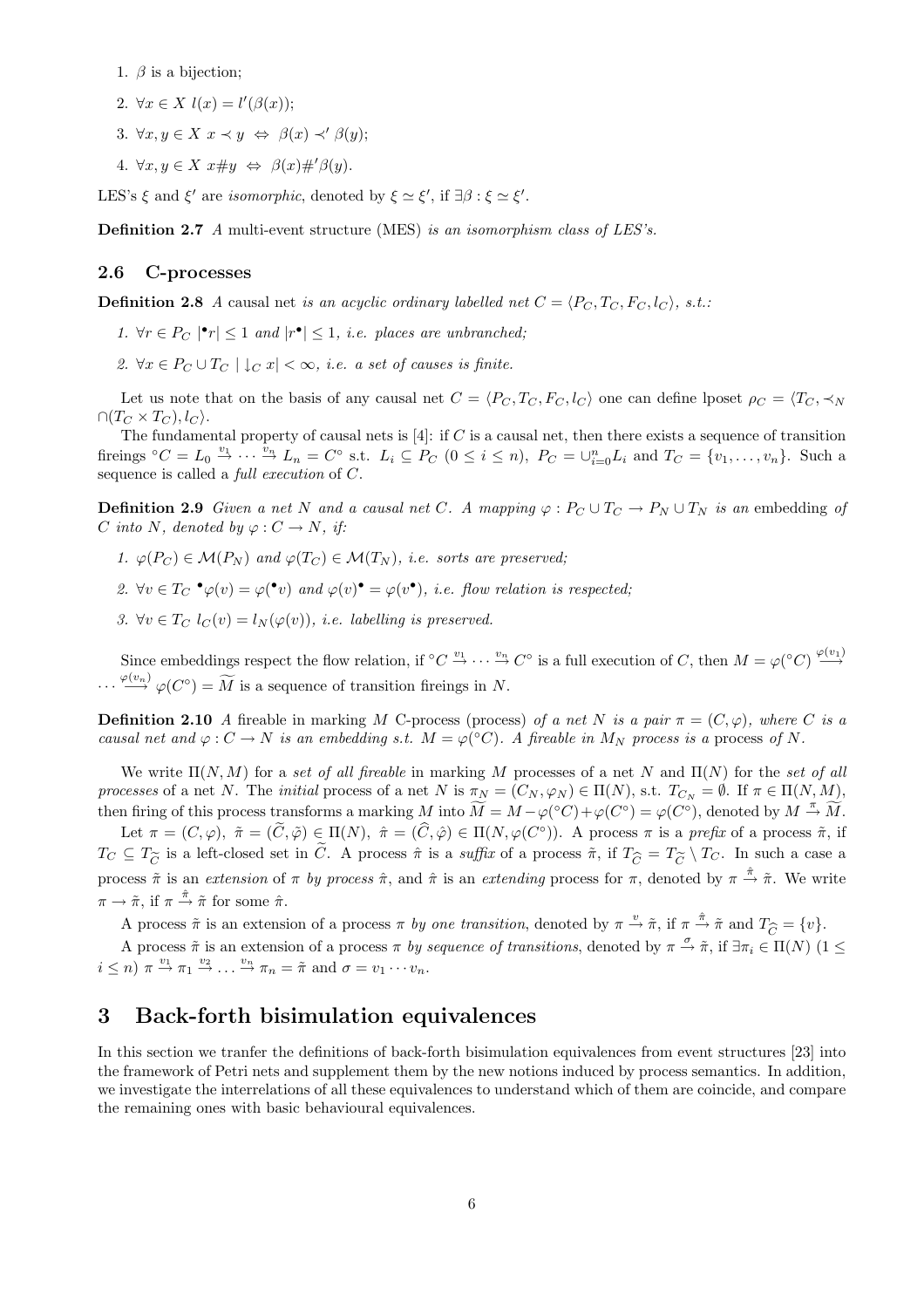#### 3.1 Sequential runs

In accordance to the idea of back-forth bisimulations, it is possible to move back from a state but only "along" the path which represents the execution of a system which brought to this state. Therefore in [14] in the framework of transition systems back-forth bisimulation relations connected sequences of transitions, and in [8, 9, 10, 23] in the framework of event structures they connected sequences of events called "histories" or "runs". Such sequences contain the information about the order in which transitions (events) happen, whose execution brought to the present state. On event structures these sequences also define configurations containing the information about causal dependencies of events.

In the framework of Petri nets, obviously, it is not sufficient to consider only sequences of C-net transitions of their processes, since, depending of embedding function, different sequences may correspond to one process and, vece versa, one sequence may correspond to different processes. Therefore, to respect the information about both causal dependencies between the transitions and the order in which they have occured, we introduce a notion of sequential run as a pair consisting of process and a sequence of its C-net transitions, which extended the initial process to the present one.

**Definition 3.1** A sequential run of a net N is a pair  $(\pi, \sigma)$ , where:

- a process  $\pi \in \Pi(N)$  contains the information about causal dependencies of transitions which brought to this state;
- a sequence  $\sigma \in T_C^*$  s.t.  $\pi_N \stackrel{\sigma}{\to} \pi$ , contains the information about the order in which the transitions occur which brought to this state.

Let us denote the set of all sequential runs of a net N by  $Runs(N)$ .

The *initial* sequential run of a net N is a pair  $(\pi_N, \varepsilon)$ , where  $\varepsilon$  is an empty sequence. Let us denote by  $|\sigma|$ a *length* of a sequence  $\sigma$ .

Let  $(\pi, \sigma)$ ,  $(\tilde{\pi}, \tilde{\sigma}) \in Runs(N)$ . We write  $(\pi, \sigma) \stackrel{\hat{\pi}}{\rightarrow} (\tilde{\pi}, \tilde{\sigma})$ , if  $\pi \stackrel{\hat{\pi}}{\rightarrow} \tilde{\pi}$ ,  $\exists \hat{\sigma} \in T_{\widetilde{C}}^*$   $\pi \stackrel{\hat{\sigma}}{\rightarrow} \tilde{\pi}$  and  $\tilde{\sigma} = \sigma \hat{\sigma}$ . We write  $(\pi, \sigma) \rightarrow (\tilde{\pi}, \tilde{\sigma}),$  if  $(\pi, \sigma) \stackrel{\hat{\pi}}{\rightarrow} (\tilde{\pi}, \tilde{\sigma})$  for some  $\hat{\pi}$ .

Let  $(\pi, \sigma) \in Runs(N), \ (\pi', \sigma') \in Runs(N')$  and  $\sigma = v_1 \cdots v_n, \ \sigma' = v'_1 \cdots v'_n$ . Let us define a mapping  $\beta_{\sigma}^{\sigma'}: T_{C} \to T_{C'}$  as follows:  $\beta_{\sigma}^{\sigma'} = \{(v_i, v'_i) \mid 1 \leq i \leq n\}$ . Let  $\beta_{\varepsilon}^{\varepsilon} = \emptyset$ . Let  $(\pi,\sigma)\in \text{Runs}(N)$  and  $\sigma = v_1 \cdots v_n, \ \pi_N \stackrel{v_1}{\rightarrow} \ldots \stackrel{v_i}{\rightarrow} \pi_i \ (1 \leq i \leq n).$ 

Let us introduce the following notations:

• 
$$
\pi(0) = \pi_N,
$$
  
\n
$$
\pi(i) = \pi_i \ (1 \leq i \leq n);
$$

• 
$$
\sigma(0) = \varepsilon
$$
,  
\n $\sigma(i) = v_1 \cdots v_i \ (1 \leq i \leq n).$ 

Let  $(\pi, \sigma) \in Runs(N)$ . An *ST-process of a sequential run*  $(\pi, \sigma)$  is defined as follows:  $ST(\pi, \sigma) = (\pi, \pi(j)),$ where  $j = \min\{i \mid (\pi, \pi(i)) \in ST - \Pi(N)\}\)$ . We denote  $Post(\pi, \sigma) = \pi(j)$ .

#### 3.2 Definitions of back-forth bisimulation equivalences

Now we are ready to present definitions of back-forth bisimulation equivalences.

**Definition 3.2** Let N and N' be some nets. A relation  $\mathcal{R} \subseteq Runs(N) \times Runs(N')$  is a  $\star$ -back  $\star\star$ -forth bisimulation between N and N',  $\star, \star\star \in \{\text{interleaving}, \text{ step}, \text{ partial word}, \text{ pomset}, \text{process}\},$  denoted by  $\mathcal{R}$ :  $N \triangleq_{\star b \star \star f} N', \star, \star \star \in \{i, s, pw, pom, pr\}, \text{ if:}$ 

1. 
$$
((\pi_N, \varepsilon), (\pi_{N'}, \varepsilon)) \in \mathcal{R}
$$
.

2. 
$$
((\pi, \sigma), (\pi', \sigma')) \in \mathcal{R}
$$

 $\bullet$  (back)  $(\tilde{\pi}, \tilde{\sigma}) \stackrel{\hat{\pi}}{\rightarrow} (\pi, \sigma),$ (a)  $|T_{\widehat{C}}| = 1$ , if  $\star = i$ ; (b)  $\prec_{\widehat{G}} = \emptyset$ , if  $\star = s$ ;  $\Rightarrow \exists (\tilde{\pi}', \tilde{\sigma}') : (\tilde{\pi}', \tilde{\sigma}') \stackrel{\hat{\pi}'}{\rightarrow} (\pi', \sigma'), ((\tilde{\pi}, \tilde{\sigma}), (\tilde{\pi}', \tilde{\sigma}')) \in \mathcal{R} \text{ and}$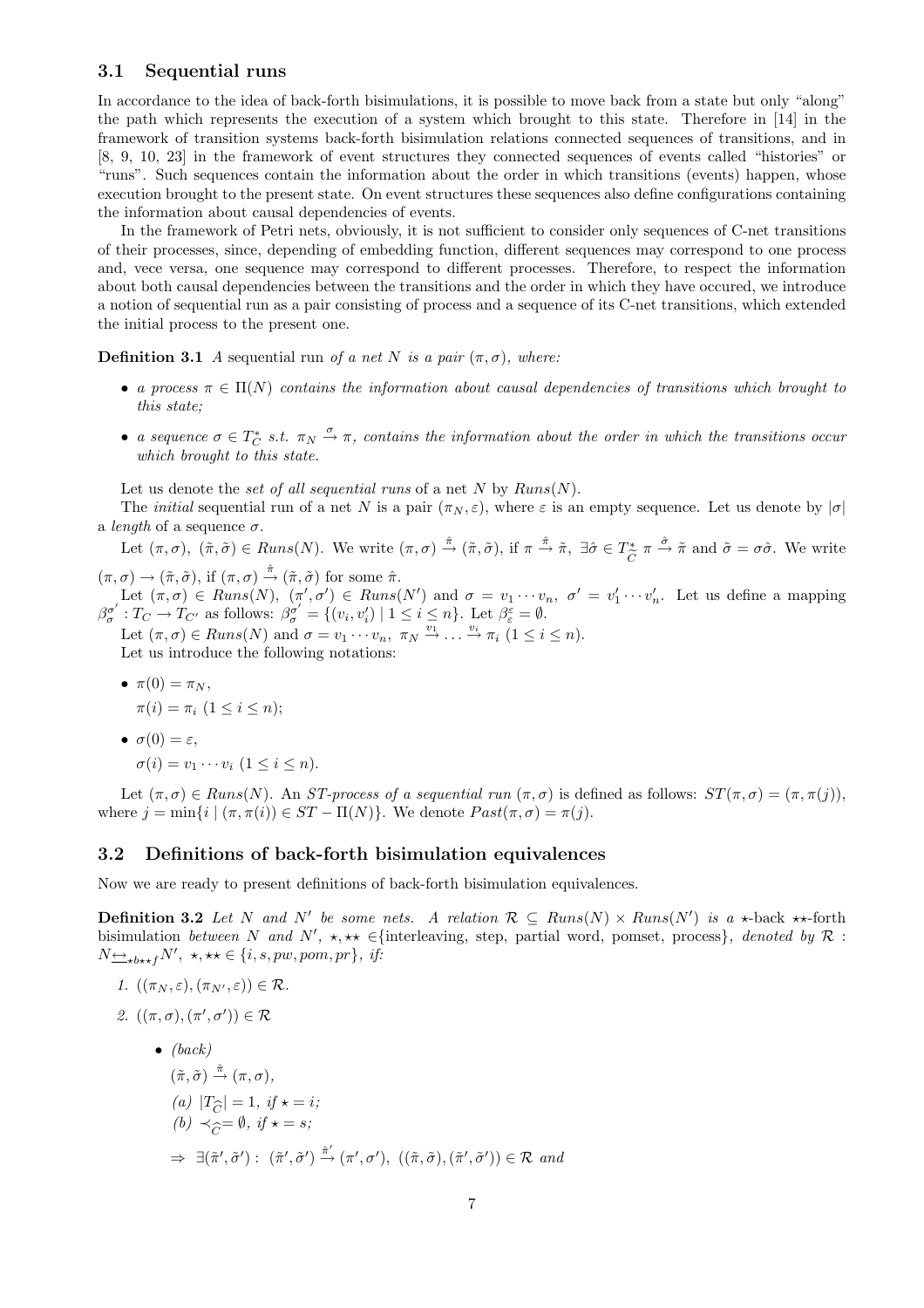(a) 
$$
\rho_{\widehat{C}} \subseteq \rho_{\widehat{C}}, \quad \text{if } x = pw;
$$
  
\n(b)  $\rho_{\widehat{C}} \simeq \rho_{\widehat{C}'}, \quad \text{if } x \in \{i, s, pom\};$   
\n(c)  $\widehat{C} \simeq \widehat{C}', \quad \text{if } x = pr;$   
\n• (forth)  
\n $(\pi, \sigma) \stackrel{\hat{\pi}}{\rightarrow} (\tilde{\pi}, \tilde{\sigma}),$   
\n(a)  $|T_{\widehat{C}}| = 1, \quad \text{if } x \neq i;$   
\n(b)  $\prec_{\widehat{C}} = \emptyset, \quad \text{if } x \neq s;$   
\n $\Rightarrow \exists (\tilde{\pi}', \tilde{\sigma}') : (\pi', \sigma') \stackrel{\hat{\pi}'}{\rightarrow} (\tilde{\pi}', \tilde{\sigma}'), ((\tilde{\pi}, \tilde{\sigma}), (\tilde{\pi}', \tilde{\sigma}')) \in \mathbb{R}$  and  
\n(a)  $\rho_{\widehat{C}} \subseteq \rho_{\widehat{C}}, \quad \text{if } x \neq pw;$   
\n(b)  $\rho_{\widehat{C}} \simeq \rho_{\widehat{C}'}, \quad \text{if } x \neq \{i, s, pom\};$   
\n(c)  $\widehat{C} \simeq \widehat{C}', \quad \text{if } x \neq pr.$ 

3. As item 2, but the roles of N and N' are reversed.

Two nets N and N' are  $\star$ -back  $\star\star$ -forth bisimulation equivalent,  $\star, \star\star \in \{$ interleaving, step, partial word, pomset, process}, denoted by  $N \rightarrow_{\star b \star \star f} N'$ , if  $\exists \mathcal{R} : N \rightarrow_{\star b \star \star f} N'$ ,  $\star, \star \star \in \{i, s, pw, pom, pr\}$ .

Let us note that back extensions of sequential runs are *deterministic*, i.e. for  $(\pi, \sigma) \in Runs(N)$  there exists only one  $(\tilde{\pi}, \tilde{\sigma}) \in Runs(N)$  s.t.  $(\tilde{\pi}, \tilde{\sigma}) \stackrel{\hat{\pi}}{\rightarrow} (\pi, \sigma)$  and  $|\tilde{\sigma}| = i \ (0 \leq i \leq |\sigma|)$ . In such a case  $(\tilde{\pi}, \tilde{\sigma}) = (\pi(i), \sigma(i))$ .

#### 3.3 Interrelations of back-forth bisimulation equivalences

Let us consider interrelations of back-forth bisimulation equivalences.

**Proposition 3.1** Let  $\star \in \{i, s, pw, pom, pr\}$ . For nets N and N'  $N \rightarrow_{pwb*f} N' \Leftrightarrow N \rightarrow_{pomb*f} N'$ .

- *Proof.*  $(\Leftarrow)$  Isomorphism of lposets is homomorphism.  $(\Rightarrow)$  Let  $\mathcal{R}: N \rightarrow_{pub*f} N'$ . Let us prove  $\mathcal{R}: N \rightarrow_{pomb*f} N'$ .
	- 1. Obviously,  $((\pi_N, \varepsilon), (\pi_{N'}, \varepsilon)) \in \mathcal{R}$ .
	- 2. Let  $((\pi,\sigma),(\pi',\sigma')) \in \mathcal{R}$ .
		- (back)

Let  $(\tilde{\pi}, \tilde{\sigma}) \stackrel{\hat{\pi}}{\rightarrow} (\pi, \sigma)$ . Then  $\exists (\tilde{\pi}', \tilde{\sigma}') : (\tilde{\pi}', \tilde{\sigma}') \stackrel{\hat{\pi}'}{\rightarrow} (\pi', \sigma')$ ,  $((\tilde{\pi}, \tilde{\sigma}), (\tilde{\pi}', \tilde{\sigma}')) \in \mathcal{R}$  and  $\rho_{\widehat{C'}} \sqsubseteq \rho_{\widehat{C}}$ .

Due to the symmetry of a bisimulation, the back extension  $(\tilde{\pi}', \tilde{\sigma}') \stackrel{\hat{\pi}'}{\rightarrow} (\pi', \sigma')$  must be imitated by the extension  $(\tilde{\pi}, \tilde{\sigma}) \stackrel{\hat{\pi}}{\rightarrow} (\pi, \sigma)$ , and not by any another one, due to determinism of back extensions. Then  $\rho_{\widehat{C}} \sqsubseteq \rho_{\widehat{C}'}$ . Consequently,  $\rho_{\widehat{C}} \simeq \rho_{\widehat{C}'}$ .

- (forth) Obviously.
- 3. As item 2, but the roles of N and N' are reversed.  $\Box$

**Proposition 3.2** Let  $\star \in \{i, s, pw, pom, pr\}$ . For nets N and N'  $N \rightarrow_{\star bif} N' \Leftrightarrow N \rightarrow_{\star bif} N'$ .

*Proof.*  $(\Leftarrow)$  Isomorphism of causal nets, isomorphism and homomorphism of lposets of causal nets, isomorphism of lposets of causal nets with empty precedence relation imply label preserving bijection of lposets of causal nets.

- $(\Rightarrow)$  Let  $\mathcal{R}: N \rightarrow_{\star bif} N'$ . Let us prove  $\mathcal{R}: N \rightarrow_{\star bif} N'$ .
- 1. Obviously,  $((\pi_N, \varepsilon), (\pi_{N'}, \varepsilon)) \in \mathcal{R}$ .
- 2. Let  $((\pi,\sigma),(\pi',\sigma')) \in \mathcal{R}$ .
	- $\bullet$  (back) Obviously.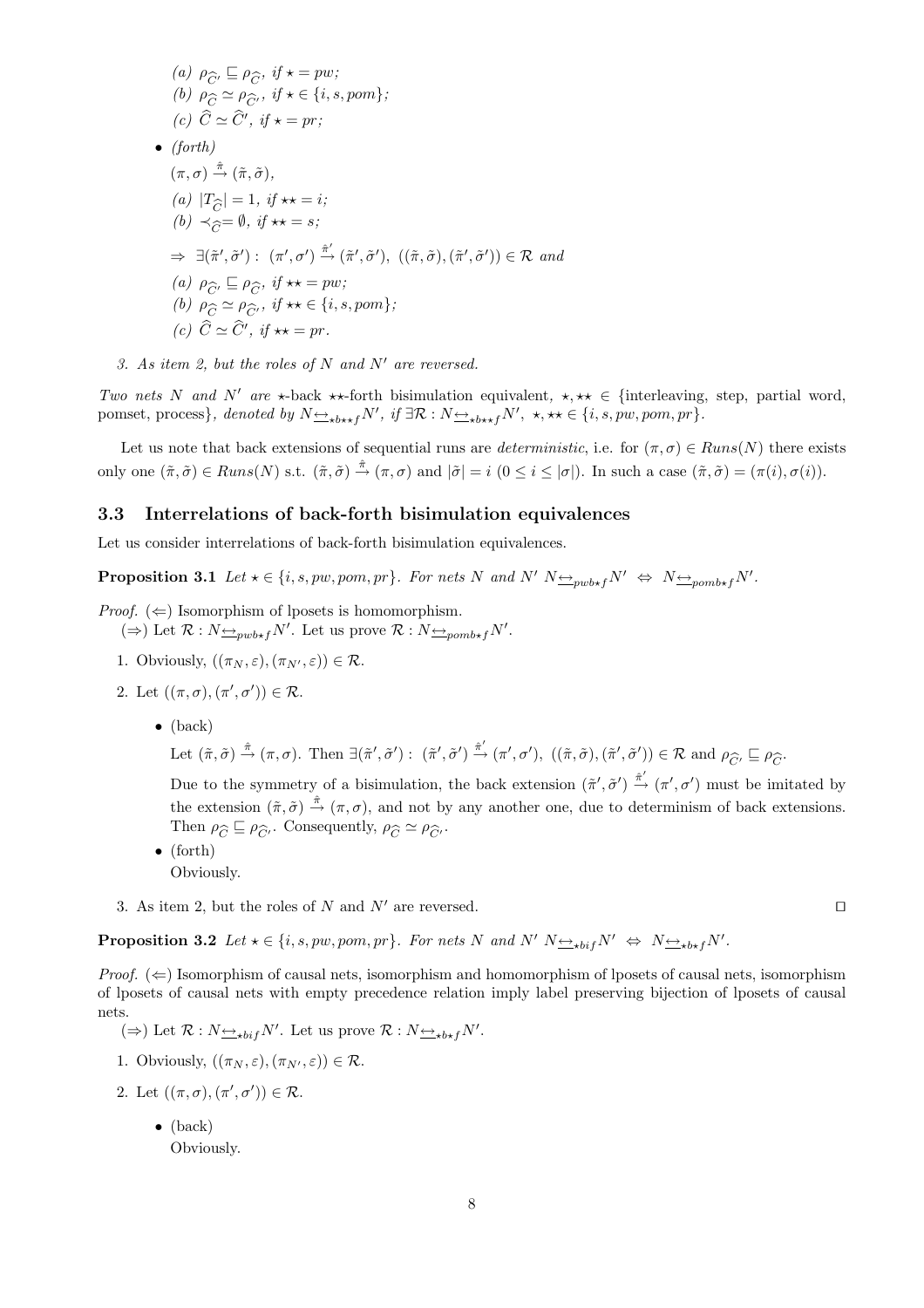

Figure 2: Merging of back-forth bisimulation equivalences



Figure 3: Interrelations of back-forth bisimulation equivalences

• (forth)

Let  $(\pi, \sigma) \stackrel{\hat{\pi}}{\rightarrow} (\tilde{\pi}, \tilde{\sigma})$ . The extension by  $\hat{\pi}$  corresponds to the extension by some sequence of transitions. Then  $\exists (\tilde{\pi}', \tilde{\sigma}') : (\pi', \sigma') \stackrel{\hat{\pi}'}{\rightarrow} (\tilde{\pi}', \tilde{\sigma}'), ((\tilde{\pi}, \tilde{\sigma}), (\tilde{\pi}', \tilde{\sigma}')) \in \mathcal{R}$ , where the extension by  $\hat{\pi}'$  corresponds to the extension by sequence of transitions which imitates the corresponding one in the net N. Due to the symmetry of a bisimulation, the back extension  $(\pi, \sigma) \stackrel{\hat{\pi}}{\rightarrow} (\tilde{\pi}, \tilde{\sigma})$  must be imitated by the extension  $(\pi', \sigma') \stackrel{\hat{\pi}'}{\rightarrow} (\tilde{\pi}', \tilde{\sigma}')$ , and not by any another one, due to determinism of back extensions.

Then we have:

(a)  $\rho_{\widehat{C}'} \sqsubseteq \rho_{\widehat{C}}$ , if  $\star = pw$ ;

(b) 
$$
\rho_{\widehat{C}} \simeq \rho_{\widehat{C}'}
$$
, if  $\star \in \{i, s, pom\};$ 

(c)  $\hat{C} \simeq \hat{C}'$ , if  $\star = pr$ .

3. As item 2, but the roles of N and N' are reversed.  $\square$ 

In Figure 2 dashed lines embrace coinciding back-forth bisimulation equivalences. Hence, interrelations of back-forth bisimulation equivalences may be represented by graph in Figure 3.

#### 3.4 Interrelations of back-forth bisimulation equivalences with basic equivalences

Let us consider interrelations of back-forth bisimulation equivalences with basic equivalences.

**Proposition 3.3** Let  $\star \in \{i, s, pw, pom, pr\}$ . For nets N and N'  $N \rightarrow_{i\rightarrow f} N' \Leftrightarrow N \rightarrow_{\star} N'$ .

Proof. (  $\Leftarrow$ ) Let  $\mathcal{R}$ :  $N \leq N'$ . Let us define a relation S as follows:  $\mathcal{S} = \{((\pi, \sigma), (\pi', \sigma')) \mid (\pi, \sigma) \in$  $Runs(N), \ (\pi', \sigma') \in Runs(N'), \ |\sigma| = |\sigma'|, \ l_C(\sigma) = l_{C'}(\sigma'), \ \forall i \ (0 \leq i \leq |\sigma|) \ (\pi(i), \pi'(i)) \in \mathcal{R} \}$ . Obviously,  $S: N \rightarrow B*_{f}N'$ .

( $\Rightarrow$ ) Let  $\mathcal{R}: N \rightarrow \rightarrow_{ikf} N'$ . Let us define a relation S as follows:  $S = \{(\pi, \pi') \mid ((\pi, \sigma), (\pi', \sigma')) \in \mathcal{R}\}.$ Obviously,  $S: N_{\frac{\leftrightarrow}{\sim k}}N'$ . . The contract of the contract of the contract of the contract of the contract of the contract of the contract of the contract of the contract of the contract of the contract of the contract of the contract of the contrac

**Proposition 3.4** Let  $\star \in \{pom, pr\}$ . For nets N and N'  $N \rightarrow \star_{\star} N' \Leftrightarrow N \rightarrow \star_{\star} N'$ .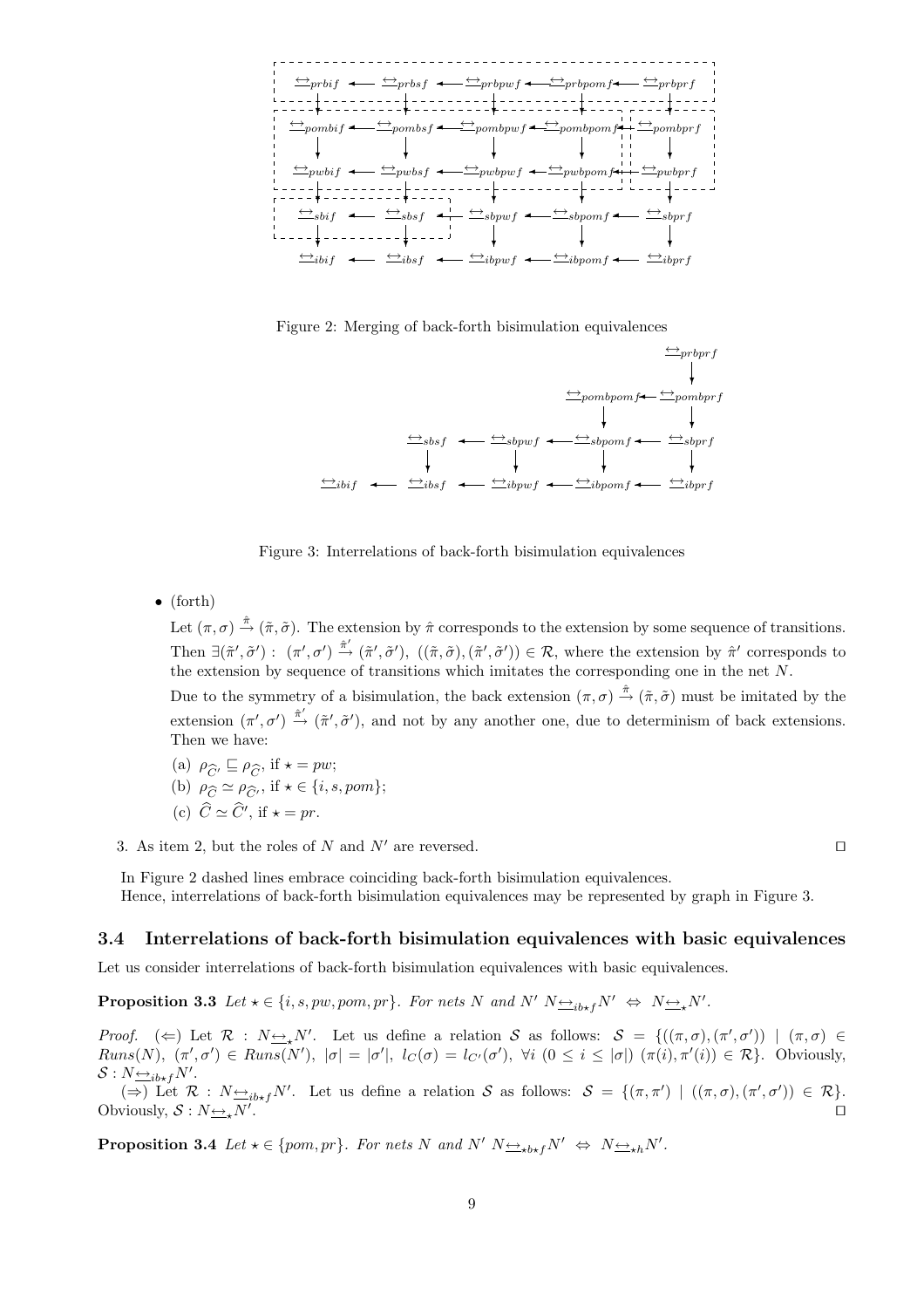Proof. ( $\Leftarrow$ ) Let  $\mathcal{R}: N \rightarrow \infty$  M'. Let us define a relation S as follows:  $\mathcal{S} = \{((\pi, \sigma), (\pi', \sigma')) \mid (\pi, \sigma) \in Runs(N),\}$  $(\pi', \sigma') \in Runs(N'), |\sigma| = |\sigma'|, \forall i (0 \leq i \leq |\sigma|) (\pi(i), \pi'(i), \beta_{\sigma(i)}^{\sigma'(i)})$  $(\sigma'(i)) \in \mathcal{R}$ . Let us prove  $\mathcal{S}: N_{\Delta t} \rightarrow N'.$ 

- 1.  $((\pi_N, \varepsilon), (\pi_{N'}, \varepsilon)) \in \mathcal{S}$ , since  $\beta_{\varepsilon}^{\varepsilon} = \emptyset$  and  $(\pi_N, \pi_{N'}, \emptyset) \in \mathcal{R}$ .
- 2. Let  $((\pi,\sigma),(\pi',\sigma')) \in \mathcal{S}$ .
	- (back)

Let  $(\tilde{\pi}, \tilde{\sigma}) \stackrel{\hat{\pi}}{\rightarrow} (\pi, \sigma)$ . By definition of  $\mathcal{S}, \exists (\tilde{\pi}', \tilde{\sigma}')$  s.t.  $|\tilde{\sigma}| = |\tilde{\sigma}'|, (\tilde{\pi}', \tilde{\sigma}') \stackrel{\hat{\pi}'}{\rightarrow} (\pi', \sigma')$  and  $((\tilde{\pi}, \tilde{\sigma}),(\tilde{\pi}', \tilde{\sigma}')) \in \mathcal{S}.$ Since by definition of S,  $(\pi, \pi', \beta_{\sigma}^{\sigma'}) \in \mathcal{R}$  and  $\mathcal{R}: N \rightarrow hN'$ , we have:

 $- \beta_{\sigma}^{\sigma'} : \rho_C \simeq \rho_{C'}$ , if  $\star = pom$ ;  $- C \simeq C', \text{ if } \star = pr.$ 

Consequently,

$$
- \rho_{\widehat{C}} \simeq \rho_{\widehat{C}'}, \text{ if } \star \in \{pom, pr\};
$$
  

$$
- \widehat{C} \simeq \widehat{C}', \text{ if } \star = pr.
$$

• (forth)

Let  $(\pi,\sigma) \stackrel{\hat{\pi}}{\rightarrow} (\tilde{\pi},\sigma v_1 \cdots v_n)$ . Then by definition of  $\mathcal{S}, (\pi,\pi',\beta_{\sigma}^{\sigma'}) \in \mathcal{R}$  and  $\exists \pi_i$   $(1 \leq i \leq n) : \pi \stackrel{v_1}{\rightarrow}$  $\pi_1 \stackrel{v_2}{\rightarrow} \ldots \stackrel{v_n}{\rightarrow} \pi_n = \tilde{\pi}.$ 

Since  $\mathcal{R}: N_{\sum_{i}k}N'$ ,  $\exists v'_i, \pi'_i: \pi' \stackrel{v'_1}{\rightarrow} \pi'_1$  $\stackrel{v'_2}{\rightarrow} \ldots \stackrel{v'_n}{\rightarrow} \pi'_n = \tilde{\pi}'$  s.t.  $(\pi_i, \pi'_i, \beta^{\sigma' v'_1 \cdots v'_i}_{\sigma v_1 \cdots v_i}) \in \mathcal{R}$   $(1 \leq i \leq n)$ . Consequently, for some  $\hat{\pi}'(\pi', \sigma') \stackrel{\hat{\pi}'}{\rightarrow} (\tilde{\pi}', \sigma' v'_1 \cdots v'_n)$  and  $((\tilde{\pi}, \sigma v_1 \cdots v_n), (\tilde{\pi}', \sigma' v'_1 \cdots v'_n)) \in S$ .

Since by definition of S,  $(\tilde{\pi}, \tilde{\pi}', \beta_{\sigma v_1 \cdots v_n}^{\sigma' v'_1 \cdots v'_n}) \in \mathcal{R}$  and  $\mathcal{R}: N_{\sum_{\kappa} h} N'$ , we have:

$$
- \beta_{\sigma v_1 \cdots v_n}^{\sigma' v_1' \cdots v_n'} : \rho_{\widetilde{C}} \simeq \rho_{\widetilde{C}'}, \text{ if } \star = pom; - \widetilde{C} \simeq \widetilde{C}', \text{ if } \star = pr.
$$

Consequently,

$$
- \rho_{\widehat{C}} \simeq \rho_{\widehat{C}'}, \text{ if } \star \in \{pom, pr\};
$$
  

$$
- \widehat{C} \simeq \widehat{C}', \text{ if } \star = pr.
$$

3. As item 2, but the roles of  $N$  and  $N'$  are reversed.

( $\Rightarrow$ ) Let  $\mathcal{R}: N_{\frac{\epsilon\lambda}{\epsilon}b\star f}N'$ . Let us define a relation S as follows:  $\mathcal{S} = \{(\pi, \pi', \beta_{\sigma}^{\sigma'}) \mid ((\pi, \sigma), (\pi', \sigma')) \in \mathcal{R} \text{ and }$ 

•  $\beta_{\sigma}^{\sigma'}$ :  $\rho_C \simeq \rho_{C'}$ , if  $\star \in \{pom, pr\};$ 

• 
$$
C \simeq C'
$$
, if  $\star = pr$ .

Let us prove  $S: N_{\frac{\leftrightarrow}{\longrightarrow}h}N'$ .

1.  $(\pi_N, \pi_{N'}, \emptyset) \in \mathcal{S}$  since  $\beta_{\varepsilon}^{\varepsilon} = \emptyset$  and  $((\pi_N, \varepsilon), (\pi_{N'}, \varepsilon)) \in \mathcal{R}$ .

- 2. Let  $(\pi, \pi', \beta_{\sigma}^{\sigma'}) \in \mathcal{S}$ . Then by definition of  $\mathcal{S}$ :
	- $\beta_{\sigma}^{\sigma'}$ :  $\rho_C \simeq \rho_{C'}$ , if  $\star \in \{pom, pr\};$
	- $C \simeq C'$ , if  $\star = pr$ .

3. Let  $(\pi, \pi', \beta_{\sigma}^{\sigma'}) \in S$  and  $\pi \stackrel{v}{\rightarrow} \tilde{\pi}$ . Then by definition of  $S$ ,  $((\pi, \sigma), (\pi', \sigma')) \in R$  and  $(\pi, \sigma) \rightarrow (\tilde{\pi}, \sigma v)$ . Since  $\mathcal{R}: N_{\frac{\longleftrightarrow}{\kappa}b\star f}N', \exists v', \tilde{\pi}': (\pi', \sigma') \to (\tilde{\pi}', \sigma'v') \text{ and } ((\tilde{\pi}, \sigma v), (\tilde{\pi}', \sigma'v')) \in \mathcal{R}.$  We have  $\pi' \stackrel{v'}{\to} \tilde{\pi}'.$ Let us prove:

•  $\beta_{\sigma v}^{\sigma' v'} : \rho_{\widetilde{C}} \simeq \rho_{\widetilde{C}'}, \text{ if } \star \in \{pom, pr\};$ 

• 
$$
\widetilde{C} \simeq \widetilde{C}'
$$
, if  $\star = pr$ .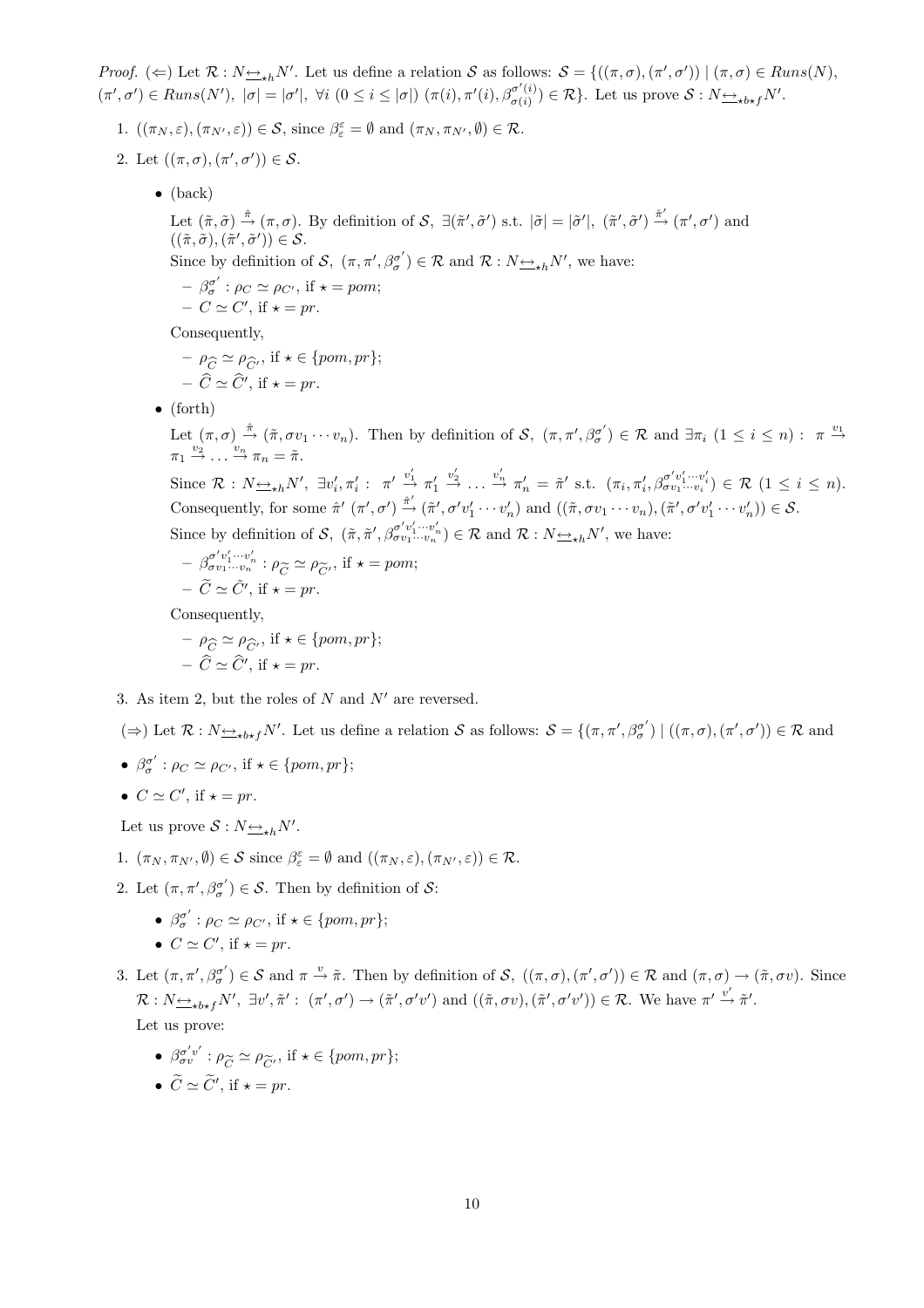- Let  $\beta_{\sigma v}^{\sigma' v'}$  be not isomorphism. If  $\sigma = v_1 \cdots v_n$ ,  $\sigma' = v'_1 \cdots v'_n$ , let us define  $j = \max\{i \mid ((v_i \prec_{\widetilde{C}} v) \wedge (v'_i \not\prec_{\widetilde{C}} v'_i \land \sigma'_i \not\prec_{\widetilde{C}} v'_i \land \sigma'_i \not\prec_{\widetilde{C}} v'_i \land \sigma'_i \not\prec_{\widetilde{C}} v'_i \land \sigma'_i \not\prec_{\widetilde{C}} v'_i \$  $(v') \vee ((v_i \not\prec_{\widetilde{C}} v) \wedge (v'_i \prec_{\widetilde{C'}} v'))\}$ . If  $\pi(i-1) \stackrel{\hat{\pi}_i}{\rightarrow} \tilde{\pi}$  and  $\pi'(i-1) \stackrel{\hat{\pi}'_i}{\rightarrow} \tilde{\pi}'$   $(1 \leq i \leq n)$ , then  $\rho_{\widehat{C}_j} \not\cong \rho_{\widehat{C}'_j}$  and  $\rho_{\widehat{C}_{j+1}} \simeq \rho_{\widehat{C}'_{j+1}}$ . Consequently, the back extension  $(\pi(j-1), \sigma(j-1)) \stackrel{\hat{\pi}_j}{\rightarrow} (\tilde{\pi}, \sigma v)$  cannot be imitated by the back extension  $(\pi'(j-1), \sigma'(j-1)) \stackrel{\hat{\pi}'_j}{\rightarrow} (\tilde{\pi}', \sigma'v')$  such that  $\rho_{\widehat{C}_j} \simeq \rho_{\widehat{C}_j'}$ . We have contradiction with  $\mathcal{R}: N \rightarrow_{\mathbf{b}\star f} N'.$  Therefore  $\beta_{\sigma v}^{\sigma'v'} : \rho_{\widetilde{C}} \simeq \rho_{\widetilde{C}'}$  and  $(\tilde{\pi}, \tilde{\pi}', \beta_{\sigma v}^{\sigma'v'}) \in \mathcal{S}$ . Hence, we proved for the case  $\star = pom$ . Let us prove for the case  $\star = pr$ . Since  $((\tilde{\pi}, \sigma v), (\tilde{\pi}', \sigma' v')) \in \mathcal{R}$  and  $\mathcal{R} : N \rightarrow \star b \star f N'$ , then the back extension  $(\pi_N, \varepsilon) \stackrel{\tilde{\pi}}{\rightarrow} (\tilde{\pi}, \sigma v)$  is imitated by the back extension  $(\pi_{N'}, \varepsilon) \stackrel{\tilde{\pi}'}{\rightarrow} (\tilde{\pi}', \sigma' v')$ , where  $\tilde{C} \simeq \tilde{C}'$ .
- 4. As item 3, but the roles of N and N' are reversed.  $\square$

**Proposition 3.5** Let  $\star \in \{pom, pr\}$ . For nets N and N'  $N \rightarrow \star_{S} N' \Rightarrow N \rightarrow \star_{s} N'$ .

Proof. Let  $\mathcal{R}: N \rightarrow \text{S}$   $\rightarrow$   $N'.$  Let us define a relation S as follows:  $\mathcal{S} = \{((\pi, \sigma), (\pi', \sigma')) \mid (\pi, \sigma) \in \text{Runs}(N),\}$  $(\pi', \sigma') \in \text{Runs}(N'), |\sigma| = |\sigma'|$ ,  $\forall i \ (0 \leq i \leq |\sigma|) \ (ST(\pi(i), \sigma(i)), ST(\pi'(i), \sigma'(i)), \beta^{o'(i)}_{\sigma(i)})$  $(\sigma(i)) \in \mathcal{R}$ . Let us prove  $S: N_{\frac{\leftrightarrow}{\sim} sb \star f} N'$ .

- 1.  $((\pi_N, \varepsilon), (\pi_{N'}, \varepsilon)) \in S$ , since  $ST(\pi_N, \varepsilon) = (\pi_N, \pi_N)$ ,  $ST(\pi_{N'}, \varepsilon) = (\pi_{N'}, \pi_{N'})$ ,  $\beta_{\varepsilon}^{\varepsilon} = \emptyset$  and  $((\pi_N, \pi_N)$ ,  $(\pi_{N'}, \pi_{N'}) , \emptyset) \in \mathcal{R}.$
- 2. Let  $((\pi,\sigma),(\pi',\sigma')) \in \mathcal{S}$ .
	- (back)

Let  $(\tilde{\pi}, \tilde{\sigma}) \stackrel{\hat{\pi}}{\rightarrow} (\pi, \sigma)$  and  $\prec_{\widehat{C}} = \emptyset$ . By definition of S,  $\exists (\tilde{\pi}', \tilde{\sigma}')$  such that  $|\tilde{\sigma}| = |\tilde{\sigma}'|$ ,  $(\tilde{\pi}', \tilde{\sigma}') \stackrel{\hat{\pi}'}{\rightarrow} (\pi', \sigma')$ and  $((\tilde{\pi}, \tilde{\sigma}), (\tilde{\pi}', \tilde{\sigma}')) \in \mathcal{S}$ .

Let  $ST(\pi, \sigma) = (\pi, \overline{\pi}), ST(\pi', \sigma') = (\pi', \overline{\pi}').$  Then  $((\pi, \overline{\pi}), (\pi', \overline{\pi}'), \beta^{\sigma'}_{\sigma}) \in \mathcal{R}$ . If  $\overline{\pi} \stackrel{\pi_W}{\to} \pi$  and  $\overline{\pi}' \stackrel{\pi'_W}{\to} \pi'$ , then  $\prec_{C_W} = \emptyset$  and  $\beta_{\sigma}^{\sigma'}|_{T_{C_W}}$  :  $\rho_{C_W} \simeq \rho_{C_W'}$ . Since  $\bar{\pi} \to \tilde{\pi} \stackrel{\hat{\pi}}{\to} \pi$ ,  $\bar{\pi}' \to \tilde{\pi}' \stackrel{\hat{\pi}'}{\to} \pi'$ , then  $\prec_{\widehat{C}} = \emptyset$  and  $\rho_{\widehat{C}} \simeq \rho_{\widehat{C}'}$ .

• (forth)

Let  $(\pi,\sigma) \stackrel{\hat{\pi}}{\rightarrow} (\tilde{\pi},\sigma v_1 \cdots v_n)$ . Then  $\exists \pi_i$   $(1 \leq i \leq n)$ :  $(\pi,\sigma) \rightarrow (\pi_1,\sigma v_1) \rightarrow \cdots \rightarrow (\pi_n,\sigma v_1 \cdots v_n)$  $(\tilde{\pi}, \sigma v_1 \cdots v_n)$ . Let  $ST(\pi_i, \sigma v_1 \cdots v_i) = (\pi_i, \bar{\pi}_i)$   $(1 \leq i \leq n)$ ,  $ST(\pi, \sigma) = (\pi, \bar{\pi})$ ,  $ST(\pi', \sigma') = (\pi', \bar{\pi}')$ . Then  $((\pi, \bar{\pi}), (\pi', \bar{\pi}'), \beta_{\sigma}^{\sigma'}) \in \mathcal{R}$ . Since  $\mathcal{R} : N \rightarrow \pi N'$ ,  $\exists v_i', (\pi_i', \bar{\pi}_i') : (\pi', \bar{\pi}') \rightarrow (\pi_1', \bar{\pi}_1') \rightarrow \ldots$  $(\pi'_n, \bar{\pi}'_n) = (\tilde{\pi}', \tilde{\pi}'_n)$ , where  $(\pi', \sigma') \rightarrow (\pi'_1, \sigma' v'_1) \rightarrow \ldots \rightarrow (\pi'_n, \sigma' v'_1 \cdots v'_n) = (\tilde{\pi}', \sigma' v'_1 \cdots v'_n)$  and  $((\pi_i, \bar{\pi}_i), (\pi'_i, \bar{\pi}'_i), \beta^{\sigma'v'_1 \cdots v'_i}_{\sigma v_1 \cdots v_i}) \in \mathcal{R} \ (1 \leq i \leq n)$ . Consequently, for some  $\hat{\pi}'(\pi', \sigma') \stackrel{\hat{\pi}'}{\rightarrow} (\tilde{\pi}', \sigma' v'_1 \cdots v'_n)$ .

Let us prove  $\bar{\pi}'_i = Past(\pi'_i, \sigma'v'_1 \cdots v'_i)$   $(1 \leq i \leq n)$ . Let  $\bar{\pi}_{i-1} \stackrel{\check{\pi}_i}{\rightarrow} \pi_i$ ,  $\bar{\pi}'_{i-1}$  $\stackrel{\check{\pi}'_i}{\rightarrow} \pi'_i \ (1 \leq i \leq n)$ . Since  $\mathcal{R}: N_{\frac{\leftrightarrow}{\infty}ST}N'$ , we have  $\beta_{\sigma v_1\cdots v_n}^{\sigma' v'_1\cdots v'_n}|_{T_{\tilde{C}_i}}: \rho_{\tilde{C}_i} \simeq \rho_{\tilde{C}_i'}$  and  $\beta_{\sigma v_1\cdots v_n}^{\sigma' v'_1\cdots v'_n}(T_{\overline{C}_i})=T_{\overline{C}_i'}$   $(1 \leq i \leq n)$ . Then the required equality follows easily.

Let us note that we also have  $((\tilde{\pi}, \sigma v_1 \cdots v_n), (\tilde{\pi}', \sigma' v'_1 \cdots v'_n)) \in S$ .

Let 
$$
\bar{\pi} \stackrel{\check{\pi}}{\to} \tilde{\pi}
$$
,  $\bar{\pi}' \stackrel{\check{\pi}'}{\to} \tilde{\pi}'$ . Since  $\mathcal{R} : N \underline{\leftrightarrow}_{\star ST} N'$ , we have:  
\n $\begin{aligned}\n&-\beta_{\sigma v_1 \cdots v_n}^{\sigma' v_1' \cdots v_n'}|_{T_{\check{C}}} : \rho_{\check{C}} \simeq \rho_{\check{C}'}, \text{ if } \star \in \{pom, pr\}; \\
&-\check{C} \simeq \check{C}', \text{ if } \star = pr.\n\end{aligned}$ 

Since  $\bar{\pi} \to \pi \stackrel{\hat{\pi}}{\to} \tilde{\pi}, \ \bar{\pi}' \to \pi' \stackrel{\hat{\pi}'}{\to} \tilde{\pi}', \text{ then}$ 

$$
- \rho_{\widehat{C}} \simeq \rho_{\widehat{C}'}, \text{ if } \star = pom; - \widehat{C} \simeq \widehat{C}', \text{ if } \star = pr.
$$

3. As item 2, but the roles of N and N' are reversed.  $\square$ 

Theorem 3.1 Let  $\leftrightarrow$ ,  $\leftrightarrow \in \{\equiv, \leftrightarrow, \simeq\}$  and  $\star$ ,  $\star \star \in \{i, s, pw, pom, pr, iST, pwST, pomST, prST, pomh, prh, mes,$  $occ, sbsf, sbpwf, sbpomf, sbprf, pombprf$ . For nets N and N'  $N \leftrightarrow_{\star} N' \Rightarrow N \leftrightarrow_{\star \star} N'$  iff in the graph in Figure 4 there exists a directed path from  $\leftrightarrow_{\star}$  to  $\leftrightarrow_{\star\star}$ .

*Proof.*  $(\Leftarrow)$  A consequence of Theorem 1 from [26, 27] and the following substantiations.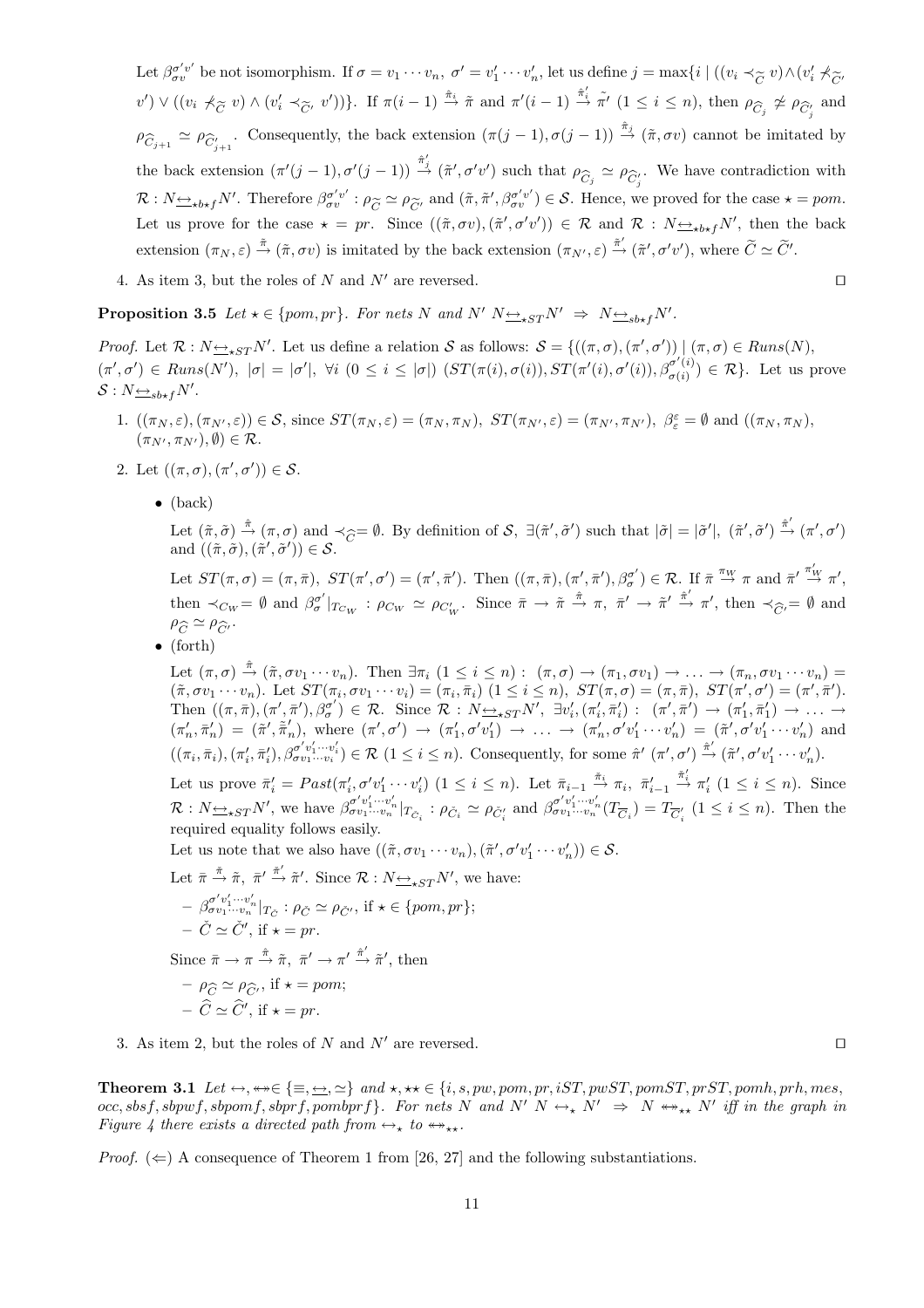

Figure 4: Interrelations of back-forth bisimulation equivalences with basic equivalences

- The implication ↔sbpwf → ↔sbsf is a consequence of the fact that homomorphism is isomorphism of lposets with empty precedence relation.
- The implication ↔sbpomf → ↔sbpwf is a consequence of the fact that isomorphism of lposets is homomorphism.
- The implication ↔sbprf → ↔sbpomf is a consequence of the fact that lposets of isomorphic causal nets are also isomorphic.
- The implications  $\iff_{sbtf} \to \iff$ ,  $\star \in \{s, pw, pom, pr\}$  is proved with constructing on the basis of the relation  $\mathcal{R}: N_{\frac{\alpha}{2}S_{\alpha}}N'$  the new relation  $\mathcal{S}: N_{\frac{\alpha}{2}N'}N'$ , defined as follows:  $\mathcal{S} = \{(\pi, \pi') \mid \exists \sigma, \sigma' ((\pi, \sigma), (\pi', \sigma'))\}$  $\in \mathcal{R}$ .
- The implications  $\rightarrow_{\star ST} \rightarrow \rightarrow_{\star}$ ,  $\star \in \{pom, pr\}$  are consequences of Proposition 3.5.
- The implication  $\rightarrow_{\text{pombprf}} \rightarrow \rightarrow_{\text{sbprf}}$  follows from the definition of isomorphism of lposets.
- The implication  $\frac{p}{p}$   $\rightarrow$   $\frac{p}{p}$   $\rightarrow$   $\frac{p}{p}$  is a consequence of the facts that by Proposition 3.4  $\frac{p}{p}$   $\rightarrow$   $\frac{p}{p}$ and lposets of isomorphic causal nets are also isomorphic.
- The implication  $\frac{1}{2}$   $\frac{1}{2}$   $\frac{1}{2}$   $\frac{1}{2}$   $\frac{1}{2}$   $\frac{1}{2}$  is a consequence of the facts that by Proposition 3.4  $\frac{1}{2}$   $\frac{1}{2}$  $\leftrightarrow_{pombpomf}$  and lposets of isomorphic causal nets are also isomorphic.
- $(\Rightarrow)$  An absence of additional nontrivial arrows in the graph in Figure 4 is proved by the following examples.
- In Figure 5(a)  $N \rightarrow N'$ , but  $N \not\equiv_s N'$ , since only in the net N' actions a and b cannot happen concurrently.
- In Figure 5(c)  $N \rightarrow_{iST} N'$ , but  $N \not\equiv_{pw} N'$ , since for the pomset corresponding to the net N there is no even less sequential pomset in  $N'$ .
- In Figure 5(b)  $N \rightarrow_{pub} N'$ , but  $N \not\equiv_{pop} N'$ , since only in the net N' action b can depend on action a.
- In Figure 5(d)  $N \equiv_{mes} N'$ , but  $N \not\equiv_{pr} N'$ , since N' is a causal net which is not isomorphic to the causal net  $N$  (because of additional output place).
- In Figure 5(e)  $N \equiv_{pr} N'$ , but  $N \not\equiv_i N'$ , since only in the net N' action a can happen so that action b can not happen afterwards.
- In Figure 6(a)  $N \nightharpoonup_{pr} N'$ , but  $N \nightharpoonup_{i} i_{S} T N'$ , since only in the net N' action a can start so that no action b can begin working until finishing of a.
- In Figure 6(b)  $N \Leftrightarrow_{prST} N'$ , but  $N \Leftrightarrow_{pcmh} N'$ , since only in the net N' after action a action b can happen so that action c must depend on a.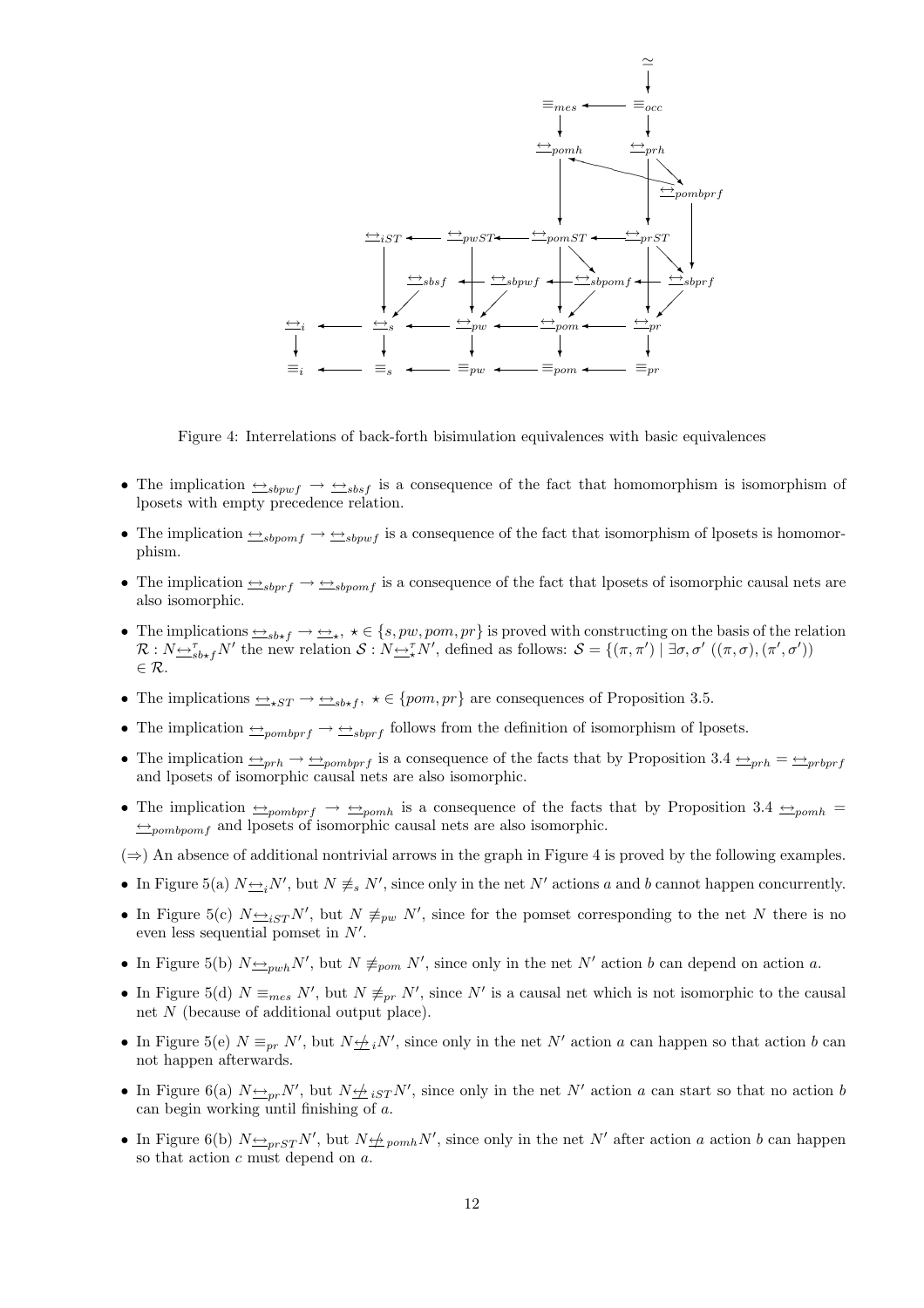- In Figure 6(c)  $N \rightarrow p r h N'$ , but  $N \not\equiv_{mes} N'$ , since only the MES corresponding to the net N' has two conflict actions a.
- In Figure 6(d)  $N \equiv_{occ} N'$ , but  $N \not\cong N'$ , since unfireable transitions of the nets N and N' are labelled by different actions (*a* and *b*).
- In Figure 5(c)  $N \underline{\leftrightarrow}_{sbsf} N'$ , but  $N \not\equiv_{pw} N'$ .
- In Figure 7(a)  $N \rightarrow_{sbpwf} N'$ , but  $N \not\equiv_{pom} N'$ , since only in the net N' action c can depend on actions a and b.
- In Figure 7(b)  $N \rightarrow_{sbprf} N'$ , but  $N \not\rightarrow_{iST} N'$ , since only in the net N' action a can start so that:

1. until finishing of  $\alpha$  the sequence of actions  $bc$  cannot happen, and

2. immediately after finishing of  $a$  action  $c$  cannot happen.

- In Figure 7(c)  $N \rightarrow p_{\text{combrf}} N'$ , but  $N \not\rightarrow p_{\text{rST}} N'$ , since only in the net N' the process with action a can start so that it can be extended by process with action  $b$  in the only way (i.e. so that extended process be unique).
- In Figure 5(b)  $N \rightarrow_{pwST} N'$ , but  $N \not\rightarrow sbsf N'$ , since only in the net N' the sequence of actions ab can happen so that  $b$  must depend on  $a$ .
- In Figure 6(a)  $N \nightharpoonup_{pr} N'$ , but  $N \nightharpoonup_{sbsf} N'$ , since only in the net N' action a can happen so that action b must depend on  $a$ .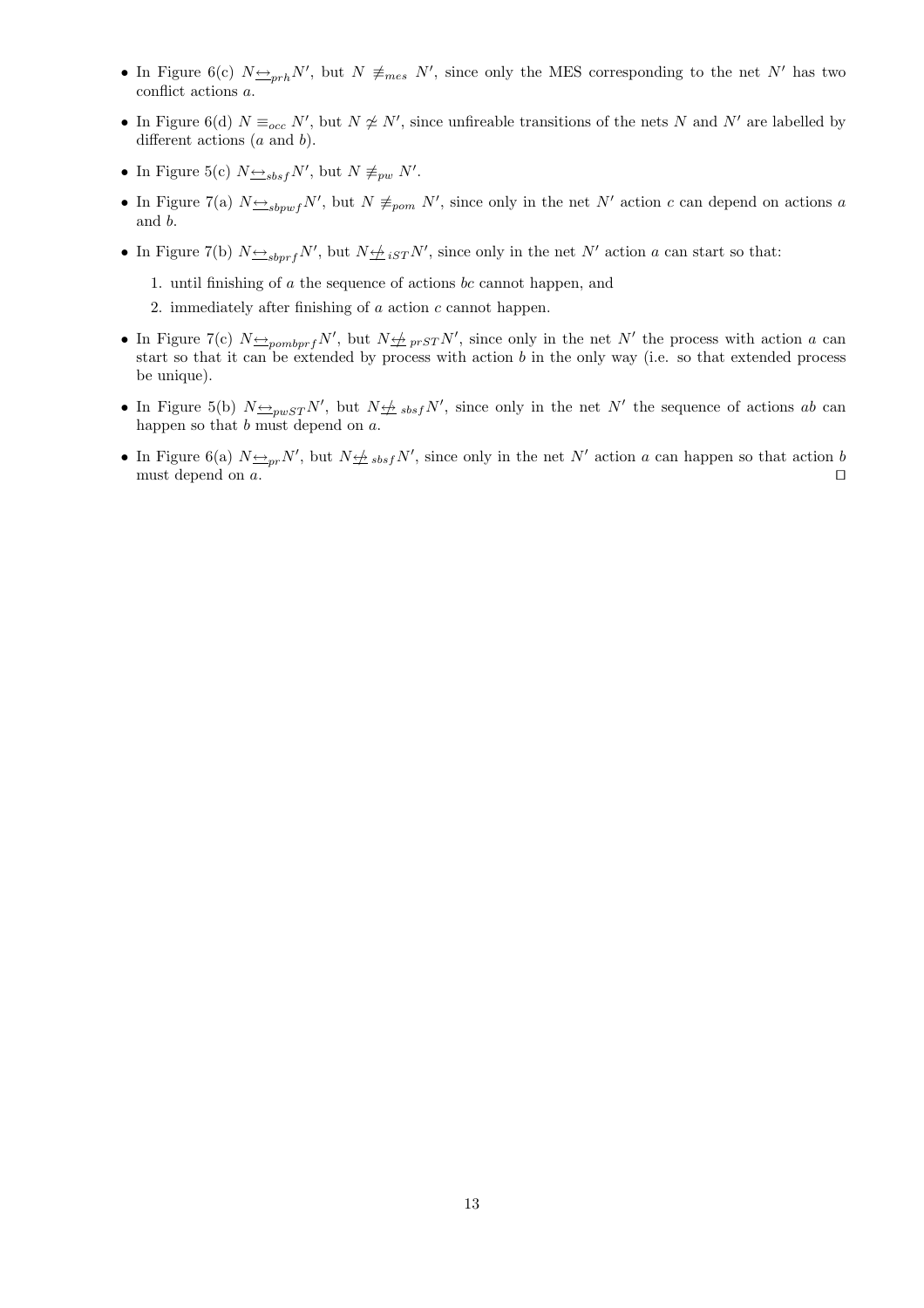

Figure 5: Examples of basic equivalences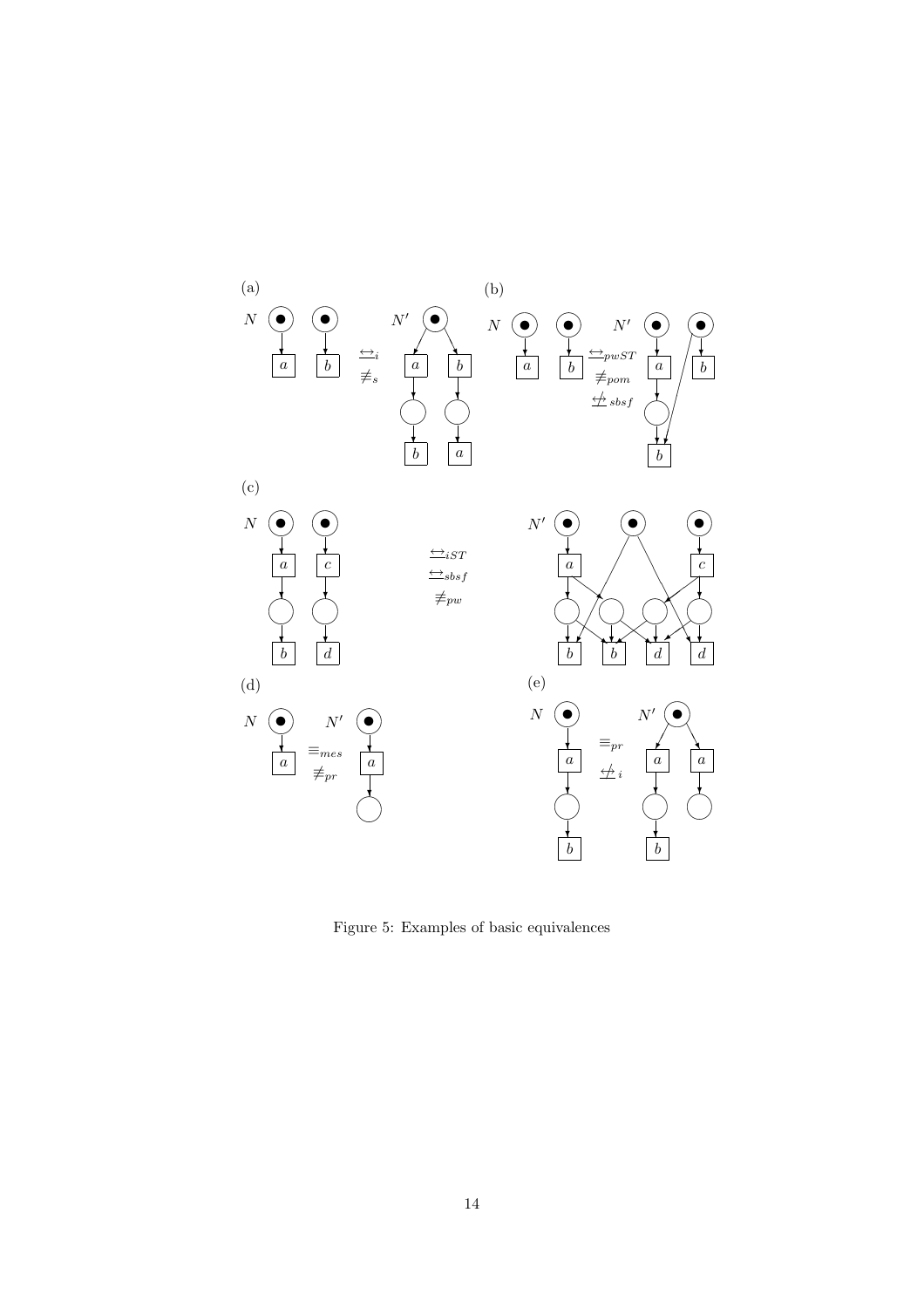

Figure 6: Examples of basic equivalences (continued)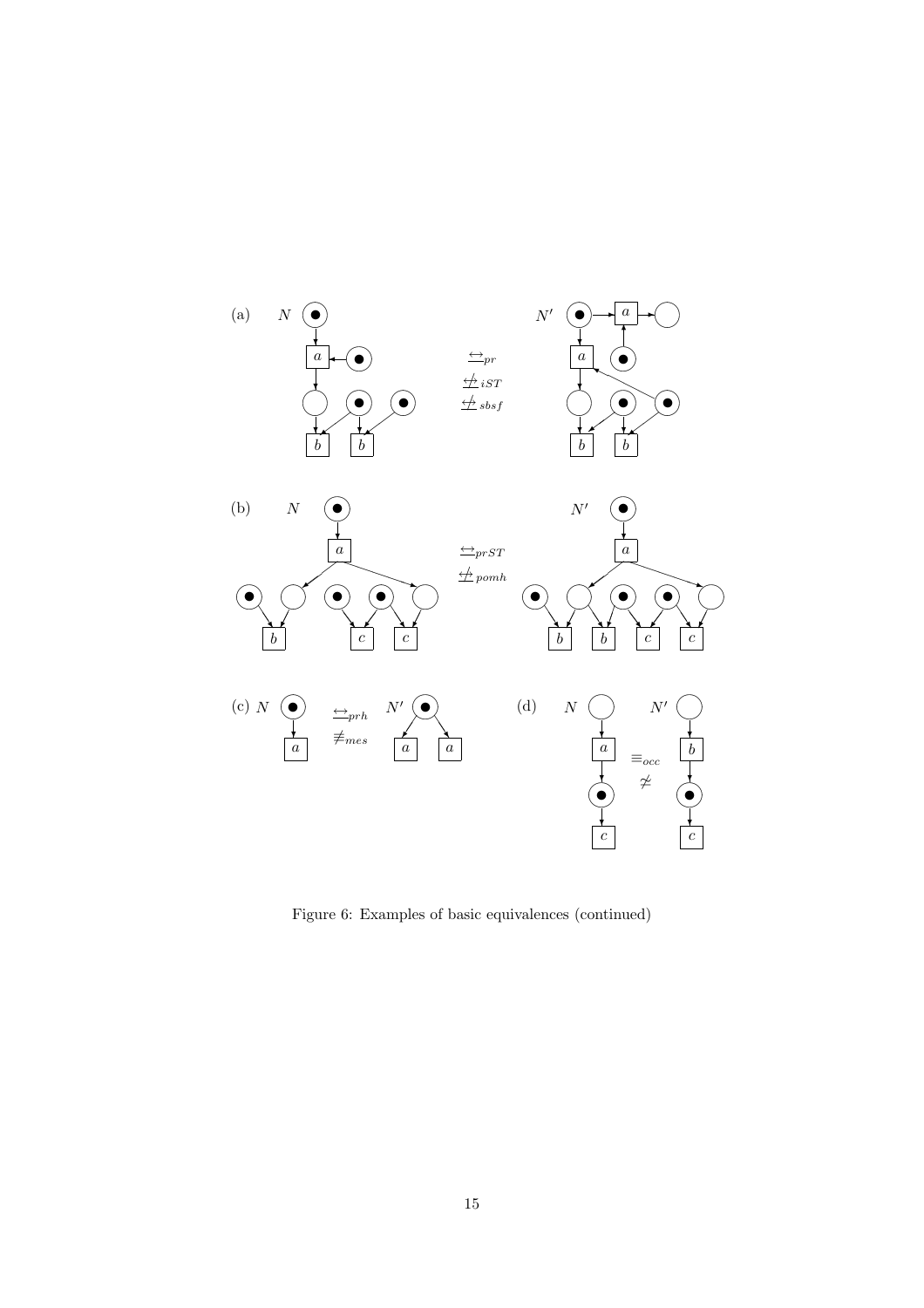

Figure 7: Examples of back-forth bisimulation equivalences

Let us note that example in Figure 7(b) is a modification of a weaker example in Figure 8, where  $N \rightarrow s_{b\text{p}omf} N'$ , but  $N \not\rightarrow i_{ST} N'$ . The operation of a net sumation "+" is defined, for example, in [12]. It "multiplies" the input places of nets with preservation of all their outgoing arrows and unates remaining parts of the initial nets.

## 4 Place bisimulation equivalences

In this section place bisimulation equivalences from [4] are compared with back-forth bisimulation and basic equivalences.

### 4.1 Definitions of place bisimulation equivalences

Usual bisimulations may be defined on the basis of markings (instead of processes) by replacing in processes by corresponding markings in the definitions.

**Definition 4.1** Let N and N' be some nets. A relation  $\mathcal{R} \subseteq \mathcal{M}(N) \times \mathcal{M}(N')$  is a  $\star$ -bisimulation between N and  $N', \star \in \{\text{interleaving, step, partial word, pomset, process}\},\ denoted\ by\ \mathcal{R}: N \rightarrow N',\ \star \in \{i, s, pw, pom, pr\},\$ if: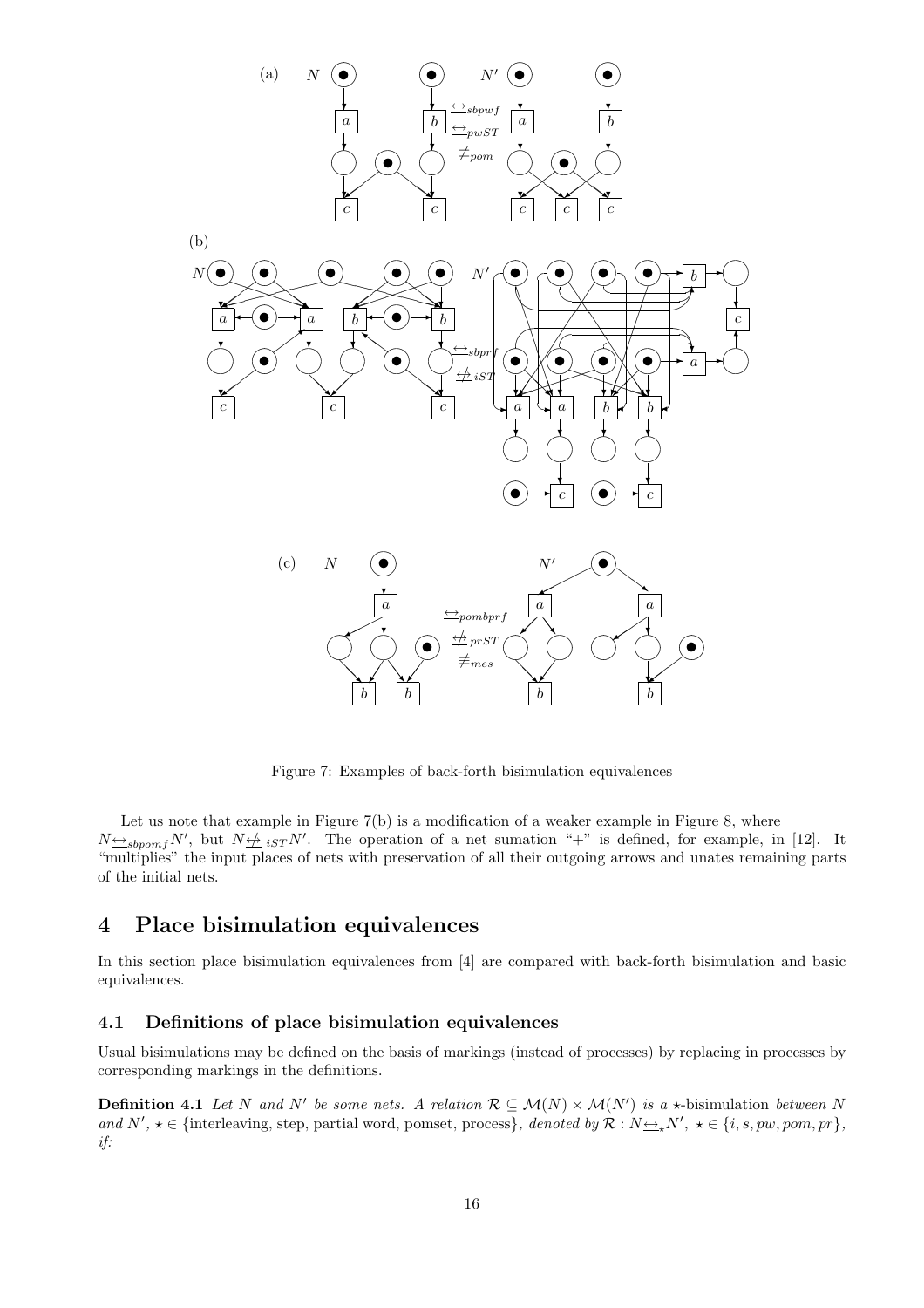

Figure 8: More clear, but weaker example of back-forth bisimulation equivalences

- 1.  $(M_N, M_{N'}) \in \mathcal{R}$ .
- 2.  $(M, M') \in \mathcal{R}, M \stackrel{\hat{\pi}}{\rightarrow} \widetilde{M},$ 
	- (a)  $|T_{\widehat{C}}| = 1, \text{ if } \star = i;$
	- (b)  $\prec_{\widehat{G}} = \emptyset$ , if  $\star = s$ ;

 $\Rightarrow \exists \widetilde{M}' : M' \stackrel{\hat{\pi}'}{\rightarrow} \widetilde{M}', (\widetilde{M}, \widetilde{M}') \in \mathcal{R}$  and

- (a)  $\rho_{\widehat{C}'} \sqsubseteq \rho_{\widehat{C}}$ , if  $\star = pw$ ; (b)  $\rho_{\widehat{C}} \simeq \rho_{\widehat{C}}$ , if  $\star \in \{i, s, pom\};$
- (c)  $\widehat{C} \simeq \widehat{C}'$ , if  $\star = pr$ .
- 3. As item 2, but the roles of  $N$  and  $N'$  are reversed.

Two nets N and N' are  $\star$ -bisimulation equivalent,  $\star \in \{\text{interleaving}, \text{step}, \text{partial word}, \text{pomset}, \text{process}\}\$ denoted by  $N_{\sumq N}$ , if  $\exists \mathcal{R} : N_{\sumq N}$ ,  $\star \in \{i, s, pw, pom, pr\}$ .

Place bisimulations are relations between places instead of markings. A relation on markings is obtained with use of "lifting" of bisimulation relation on places.

Let us note that in the definitions of bisimulations based on markings any markings may be used, not reachable only. As mentioned [4, 5], this does not change bisimulation equivalences.

**Definition 4.2** Let for nets N and N'  $\mathcal{R} \subseteq P_N \times P_{N'}$  be a relation between their places. A lifting of R is a relation  $\overline{\mathcal{R}} \subseteq \mathcal{M}(P_N) \times \mathcal{M}(P_{N'})$ , defined as follows:

$$
(M, M') \in \overline{\mathcal{R}} \iff \left\{ \begin{array}{l} \exists \{(p_1, p'_1), \ldots, (p_n, p'_n)\} \in \mathcal{M}(\mathcal{R}) : \\ M = \{p_1, \ldots p_n\}, M' = \{p'_1, \ldots p'_n\} \end{array} \right.
$$

**Definition 4.3** Let N and N' be some nets. A relation  $\mathcal{R} \subseteq P_N \times P_{N'}$  is a  $\star$ -place bisimulation between N and  $N'$ ,  $\star \in \{\text{interleaving, step, partial word, pomset, process}\}\$ , denoted by  $\mathcal{R}: N \sim_{\star} N'$ , if  $\overline{\mathcal{R}}: N \rightarrow_{\star} N'$ ,  $\star \in$  $\{i, s, pw, pom, pr\}.$ 

Two nets N and N' are  $\star$ -place bisimulation equivalent,  $\star \in$ {interleaving, step, partial word, pomset, process}, denoted by  $N \sim_{\star} N'$ , if  $\exists \mathcal{R} : N \sim_{\star} N'$ ,  $\star \in \{i, s, pw, pom, pr\}.$ 

Strict place bisimulation equivalences are defined using the additional requirement stating that corresponding transitions of nets must be (as well as makings) related by  $\overline{\mathcal{R}}$ . This relation is defined on transitions as follows.

**Definition 4.4** Let for nets N and N'  $t \in T_N$ ,  $t' \in T_{N'}$ . Then

$$
(t,t') \in \overline{\mathcal{R}} \iff \left\{ \begin{array}{l} (\mathbf{t}, \mathbf{t}') \in \overline{\mathcal{R}} \land \\ (t^{\bullet}, t'^{\bullet}) \in \overline{\mathcal{R}} \land \\ l_N(t) = l_{N'}(t') \end{array} \right.
$$

**Definition 4.5** Let N and N' be some nets. A relation  $\mathcal{R} \subseteq P_N \times P_{N'}$  is a strict  $\star$ -place bisimulation between N and  $N', \star \in \{\text{interleaving, step, partial word, pomset, process}\}, denoted by \mathcal{R} : N \approx_{\star} N', \star \in \{i, s, pw, pom, pr\},\$ if: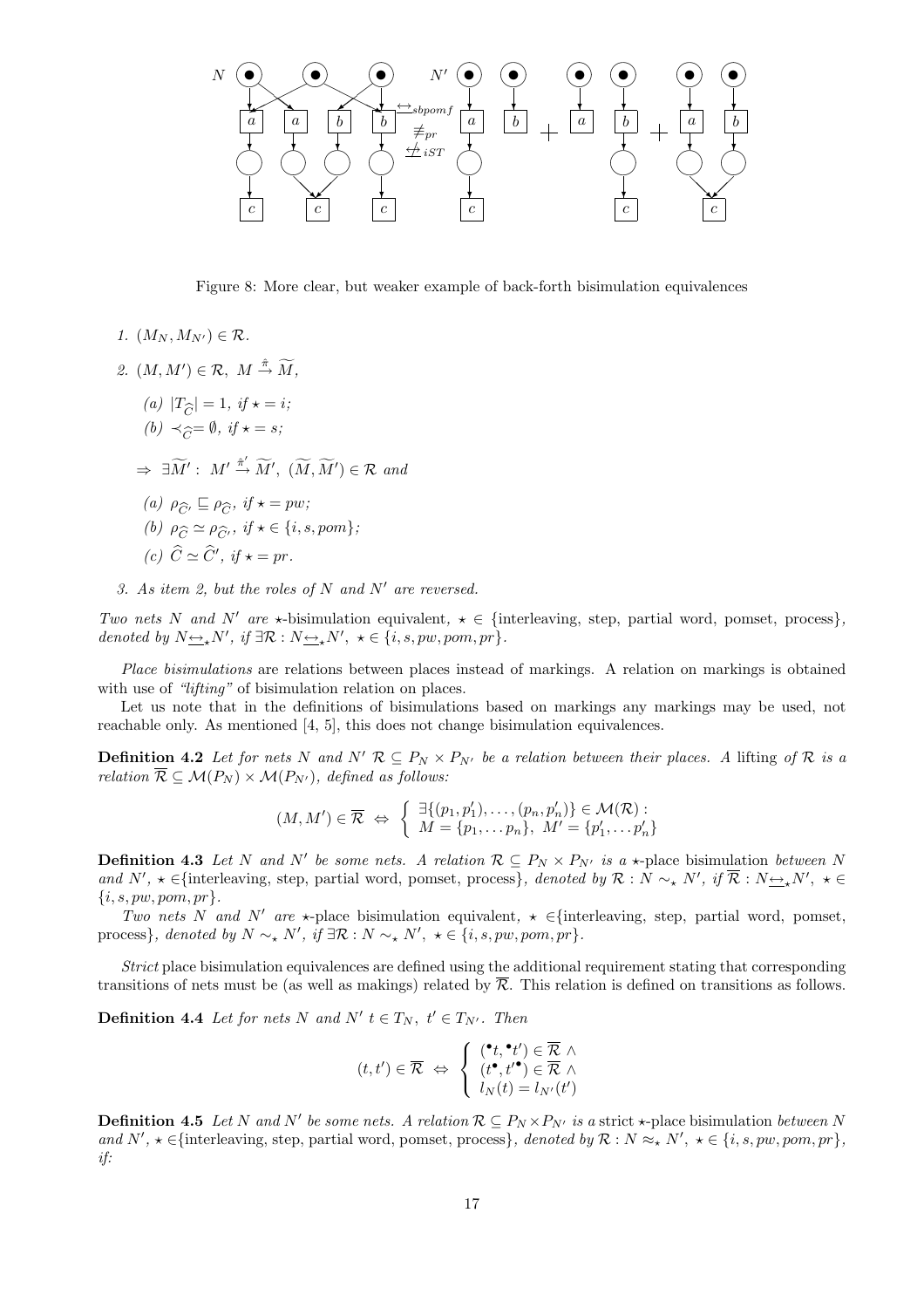

Figure 9: Merging of place bisimulation equivalences  $\sim_{\text{nom}}$   $\leftarrow$   $\sim_{\text{nr}}$ 

Figure 10: Interrelations of place bisimulation equivalences

- 1.  $\overline{\mathcal{R}} : N \rightarrow N'.$
- 2. In the definition of  $\star$ -bisimulation in item 2 (and in item 3 symmetrically) the new requirement is added:  $\forall v \in T_{\widehat{C}} (\widehat{\varphi}(v), \widehat{\varphi}'(\beta(v))) \in \overline{\mathcal{R}}, \ where:$ 
	- (a)  $\beta : \rho_{\widehat{C}}$ ,  $\sqsubseteq \rho_{\widehat{C}}$ , if  $\star = pw$ ;
	- (b)  $\beta : \rho_{\widehat{C}} \simeq \rho_{\widehat{C}}$ , if  $\star \in \{i, s, pom\};$
	- (c)  $\beta : \widehat{C} \simeq \widehat{C}'$ , if  $\star = pr$ .

Two nets N and N' are strict  $\star$ -place bisimulation equivalent,  $\star \in \{\text{interleaving, step, partial word, pomset,}\}$ process}, denoted by  $N \approx_{\star} N'$ , if  $\exists \mathcal{R} : N \approx_{\star} N'$ ,  $\star \in \{i, s, pw, pom, pr\}$ .

An important property of place bisimulations is *additivity*. Let for nets N and N' R : N  $\sim_{\star} N'$ . Then  $(M_1, M'_1) \in \overline{\mathcal{R}}$  and  $(M_2, M'_2) \in \overline{\mathcal{R}}$  implies  $((M_1 + M_2), (M'_1 + M'_2)) \in \overline{\mathcal{R}}$ . In particular, if we add *n* tokens in each of the places  $p \in P_N$  and  $p' \in P_{N'}$  s.t.  $(p, p') \in \mathcal{R}$ , then the nets obtained as a result of such a changing of the initial markings, must be also place bisimulation equivalent.

#### 4.2 Interrelations of place bisimulation equivalences

Let us consider interrelations of place bisimulation equivalences.

**Proposition 4.1** [4, 5] For nets N and N':

- 1.  $N \sim_i N' \Leftrightarrow N \sim_{pw} N'$ ;
- 2.  $N \sim_{pr} N' \Leftrightarrow N \approx_i N' \Leftrightarrow N \approx_{pr} N'.$

In Figure 9 dashed lines embrace coinciding place bisimulation equivalences.

Hence, interrelations of place bisimulation equivalences may be represented by graph in Figure 10.

### 4.3 Interrelations of place bisimulation equivalences with basic equivalences and back-forth bisimulation equivalences

Let us consider interrelations of place bisimulation equivalences with basic equivalences and back-forth bisimulation equivalences.

**Proposition 4.2** For nets N and N' N  $\sim_{pr} N' \Rightarrow N \rightarrow_{prh} N'.$ 

*Proof.* By Proposition 4.1,  $\exists \mathcal{R}: N \approx_{pr} N'$ . Then  $\overline{\mathcal{R}}: N \rightarrow_{pr} N'$  and transitions of N and N' are related by  $\overline{\mathcal{R}}$ . Let us define a relation S as follows:  $S = \{(\pi, \pi', \beta) | \pi = (C, \varphi) \in \Pi(N), \pi' = (C, \varphi') \in \Pi(N'), \beta =$  $id_{T_C}$ ,  $\forall r \in P_C$   $(\varphi(r), \varphi'(r)) \in \mathcal{R}$ ,  $\forall v \in T_C$   $(\varphi(v), \varphi'(v)) \in \overline{\mathcal{R}}$ . Let us prove  $\mathcal{S}: N_{\frac{\leftrightarrow}{\varphi} ph} N'$ .

- 1. Obviously,  $(\pi_N, \pi_{N'}, \emptyset) \in \mathcal{S}$ .
- 2. By definition of S,  $(\pi, \pi', \beta) \in S \implies \beta : \rho_C \simeq \rho_{C'}$  and  $C \simeq C'$ ;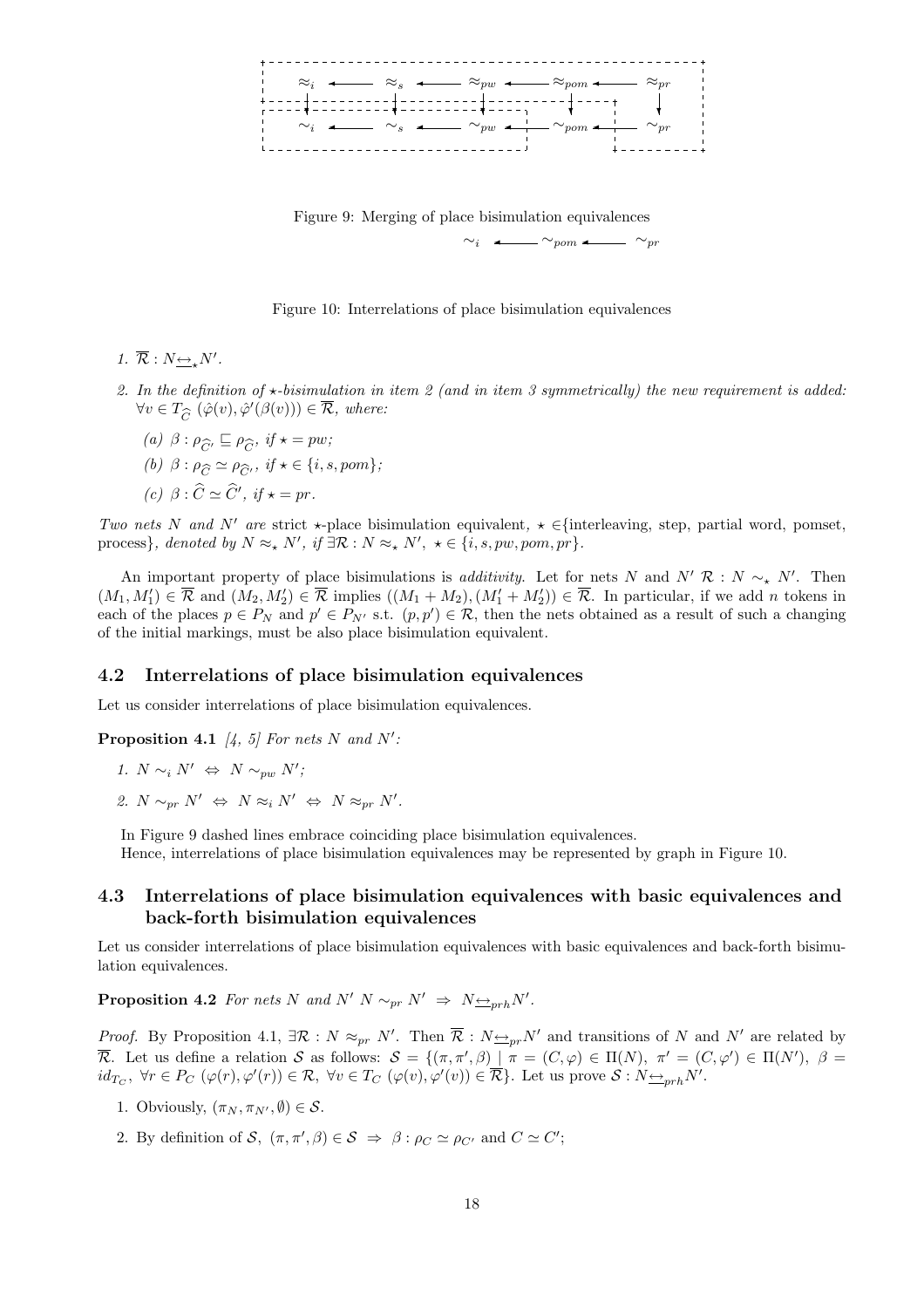

Figure 11: Interrelations of place bisimulation equivalences with basic equivalences and back-forth bisimulation equivalences

3. Let  $(\pi, \pi', \beta) \in \mathcal{S}, \ \pi = (C, \varphi), \ \pi' = (C, \varphi') \text{ and } \pi \stackrel{v}{\rightarrow} \tilde{\pi}, \ \tilde{\pi} = (\tilde{C}, \tilde{\varphi}).$ 

Let us consider the occurrence sequence  $\tilde{\varphi}(\cdot v) \stackrel{\tilde{\varphi}(v)}{\rightarrow} \tilde{\varphi}(v\cdot)$  in N. By definition of  $\mathcal{S}, (\varphi(\cdot v), \varphi'(\cdot v)) \in \overline{\mathcal{R}}$ . Since  $\varphi(\mathbf{v}) = \tilde{\varphi}(\mathbf{v})$ , we have  $(\tilde{\varphi}(\mathbf{v}), \varphi'(\mathbf{v})) \in \overline{\mathcal{R}}$ .

Since  $\mathcal{R}: N \approx_{pr} N'$ , we have  $\exists u', \widetilde{M}' : \varphi'(\bullet v) \xrightarrow{u'} \widetilde{M}'$ ,  $(\tilde{\varphi}(v), u') \in \overline{\mathcal{R}}$  and  $(\tilde{\varphi}(v^{\bullet}), \widetilde{M}') \in \overline{\mathcal{R}}$ .

Let  $v^{\bullet} = \{r_1, \ldots, r_n\}, \ \widetilde{M}' = \{p'_1, \ldots, p'_n\}, \ \forall i \ (1 \leq i \leq n) \ (\tilde{\varphi}(r_i), p'_i) \in \mathcal{R}$ . Let us define mapping  $\tilde{\varphi}'$  as follows:

(a)  $\tilde{\varphi}'|_{(P_C \cup T_C)} = \varphi';$ (b)  $\tilde{\varphi}'(v) = u';$ (c)  $\forall i \ (1 \leq i \leq n) \ \tilde{\varphi}'(r_i) = p'_i.$ 

Since by definition of  $\tilde{\varphi}'$  we have  $u' = \tilde{\varphi}'(v)$ ,  $\widetilde{M}' = \tilde{\varphi}'(v^{\bullet})$ ,  $\varphi'(\bullet v) = \tilde{\varphi}'(\bullet v)$ , then  $\tilde{\varphi}'(\bullet v) \overset{\tilde{\varphi}'(v)}{\to} \tilde{\varphi}'(v^{\bullet})$  is an occurrence sequence in N' and  $(\tilde{\varphi}(v), \tilde{\varphi}'(v)) \in \overline{\mathcal{R}}$ ,  $(\tilde{\varphi}(v^{\bullet}), \tilde{\varphi}'(v^{\bullet})) \in \overline{\mathcal{R}}$ .

Consequently,  $\tilde{\varphi}(\mathbf{v}) - \tilde{\varphi}(v) = \tilde{\varphi}(v) - \tilde{\varphi}(v)$  and  $\tilde{\varphi}'(\mathbf{v}) - \tilde{\varphi}'(v) = \tilde{\varphi}'(v) - \tilde{\varphi}'(v)$ . Because of additivity of place bisimulations and since  $\tilde{\varphi}$  is an embedding, we have  $(\emptyset, \tilde{\varphi}'(r)) - \tilde{\varphi}'(v) \in \overline{\mathcal{R}}$  and  $(\emptyset, \tilde{\varphi}'(v)) \tilde{\varphi}'(v) \bullet \equiv \overline{\mathcal{R}}$ . Consequently,  $\tilde{\varphi}'(\bullet v) = \bullet \tilde{\varphi}'(v)$  and  $\tilde{\varphi}'(v \bullet) = \tilde{\varphi}'(v) \bullet$ . Therefore  $\tilde{\varphi}'$  is an embedding and  $\tilde{\pi}' = (\tilde{C}, \tilde{\varphi}') \in \Pi(N').$ 

In addition, we have  $\pi' \stackrel{v}{\rightarrow} \tilde{\pi}'$ . Let us define  $\tilde{\beta} = id_{T_{\widetilde{C}}^{\sim}}$ . Then  $\tilde{\beta}|_{T_{C}} = \beta$ . It is also easy to check that  $(\tilde{\pi}, \tilde{\pi}', \tilde{\beta}) \in \mathcal{S}.$ 

4. As item 3, but the roles of N and N' are reversed.  $\square$ 

Theorem 4.1 Let ↔, ↔↔∈ {≡, ↔, ∼, '}, ?, ?? ∈ {i, s, pw, pom, pr, iST, pwST, pomST, prST, pomh, prh, mes,  $occ, sbsf, sbpwf, sbpomf, sbprf, pombprf$ . For nets N and N'  $N \leftrightarrow_{\star} N' \Rightarrow N \leftrightarrow_{\star \star} N'$  iff in the graph in Figure 11 there exists a directed path from  $\leftrightarrow_{\star}$  to  $\leftrightarrow_{\star\star}$ .

*Proof.* ( $\Leftarrow$ ) A consequence of Theorem 3.1 and the following substantiations.

- The implications  $\sim_{\star} \rightarrow \underline{\leftrightarrow}_{\star}$ ,  $\star \in \{i, pom, pr\}$  are valid by the definitions.
- The implication  $\sim_{pr} \rightarrow \underline{\leftrightarrow}_{prh}$  is valid by Proposition 4.2.
- The implication  $\sim_{\text{pom}} \rightarrow \sim_i$  is valid by the definitions.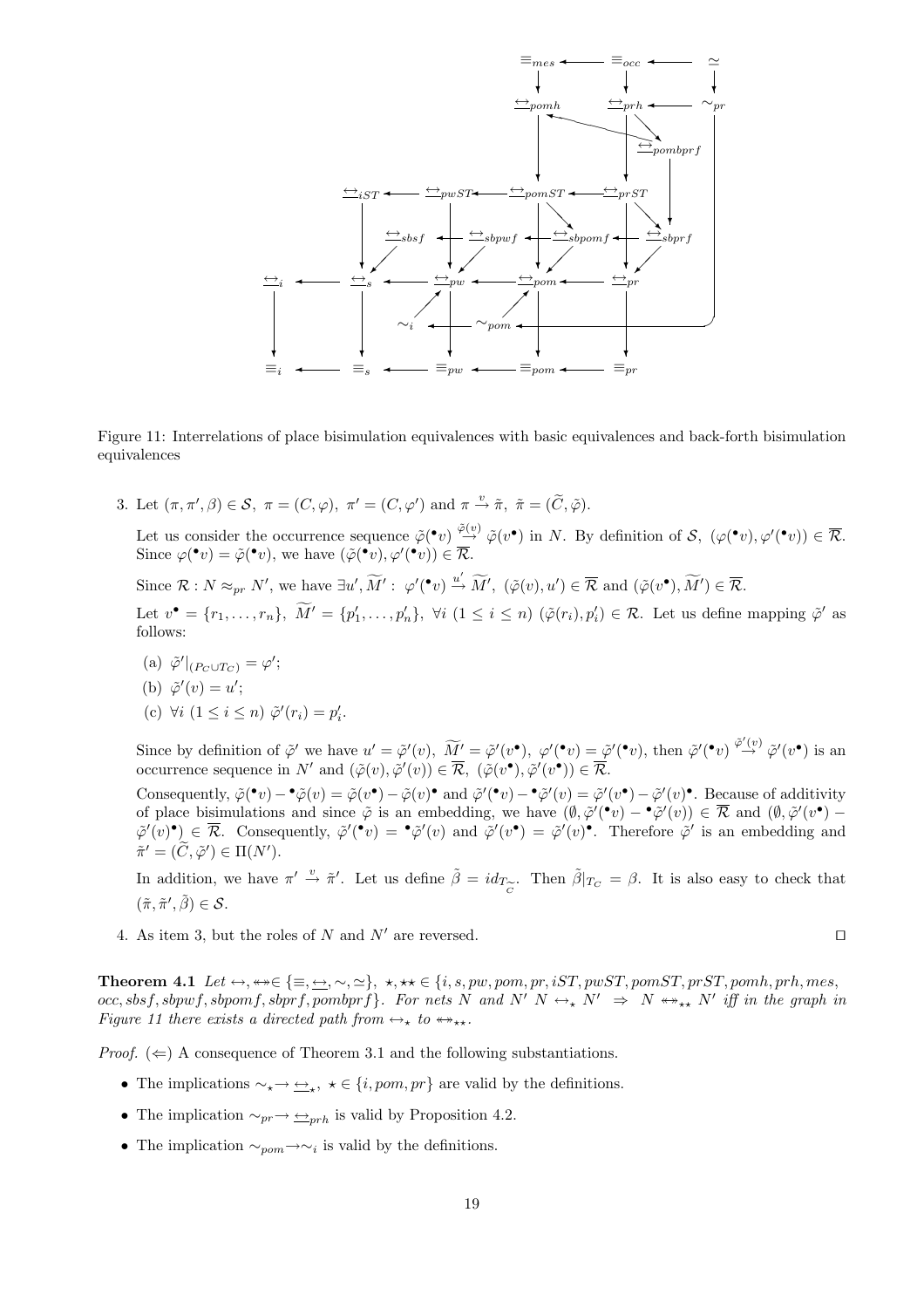

Figure 12: Examples of place bisimulation equivalences

- The implication  $\sim_{pr} \rightarrow \sim_{pom}$  is valid since lposets of isomorphic nets are also isomorphic.
- The implication  $\simeq \rightarrow \sim_{pr}$  is obvious.

 $(\Rightarrow)$  An absence of additional nontrivial arrows in the graph in Figure 11 is proved by Theorem 3.1 and the following examples. Let us note that dashed lines in Figure 12 connect places related by place bisimulation.

- In Figure 12(a)  $N \sim_i N'$ , but  $N \not\equiv_{\text{pom}} N'$ , since only in the net N' action b can depend on a.
- In Figure 12(b)  $N \sim_{\text{pom}} N'$ , but  $N \neq_{\text{pr}} N'$ , since only in the net N' the transition with label a has two input (and two output) places.
- In Figure 12(c)  $N \equiv_{occ} N'$ , but  $N \not\sim_i N'$ , since any place bisimulation must relate input places of the nets N and N'. But if we add one additional token in each of these places, then only in  $N'$  the action c can happen.
- In Figure 12(b)  $N \sim_{\text{pom}} N'$ , but  $N \neq_{iST} N'$ , since only in the net N' action a can start so that no b can begin working until finishing of a.
- In Figure 6(c)  $N \sim_{pr} N'$ , but  $N \neq_{mes} N'$ , since only the MES corresponding to the net N' has two conflict actions a.
- In Figure 12(b)  $N \sim_{\text{pom}} N'$ , but  $N \nleq_{\text{sbsf}} N'$ , since only in the net N' action a can happen so that b must depend on a.  $\square$

## 5 Preservation of equivalence notions by refinements

In this section we treat the considered equivalence notions for preservation by transition refinements. We use SM-refinement, i.e. refinement by a special subclass of state-machine nets introduced in [6].

**Definition 5.1** An SM-net is a net  $D = \langle P_D, T_D, F_D, l_D, M_D \rangle$  s.t.:

1.  $\forall t \in T_D \mid t \mid t^{\bullet} \mid = 1$ , i.e. each transition has exactly one input and one output place;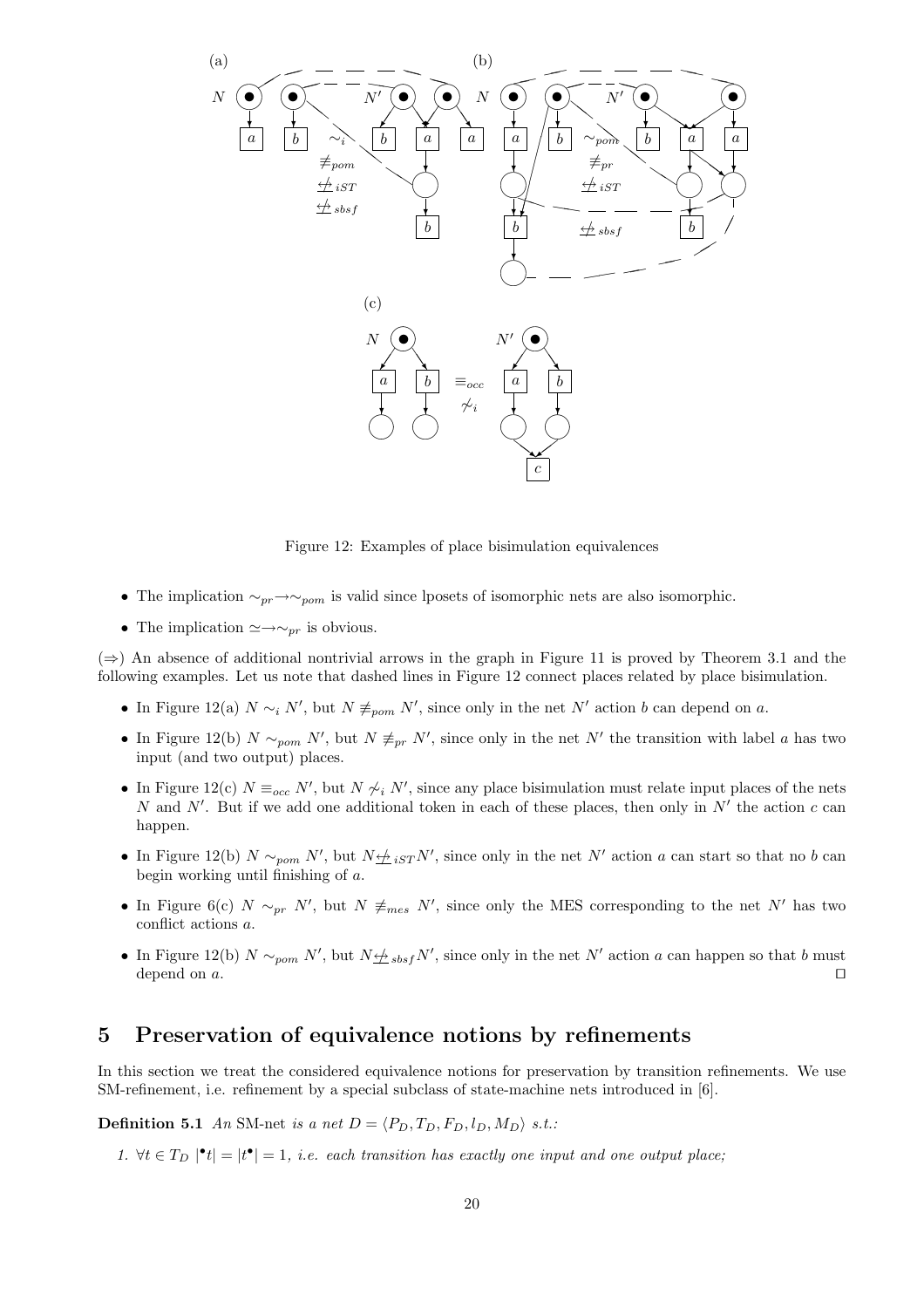- 2.  $\exists p_{in}$ ,  $p_{out} \in P_D$  s.t.  $p_{in} \neq p_{out}$  and  $\circ D = \{p_{in}\}, D^{\circ} = \{p_{out}\}, i.e.$  net D has an unique input and an unique output place.
- 3.  $M_D = \{p_{in}\}\$ , i.e. at the beginning there is an unique token in  $p_{in}$ .

**Definition 5.2** Let  $N = \langle P_N, T_N, F_N, l_N, M_N \rangle$  be some net,  $a \in l_N(T_N)$  and  $D = \langle P_D, T_D, F_D, l_D, M_D \rangle$  be SM-net. An SM-refinement, denoted by  $ref(N, a, D)$ , is (up to isomorphism) a net  $\overline{N} = \langle P_{\overline{N}}, T_{\overline{N}}, F_{\overline{N}}, I_{\overline{N}}, M_{\overline{N}} \rangle$ , where:

- $P_{\overline{N}} = P_N \cup \{ \langle p, u \rangle \mid p \in P_D \setminus \{p_{in}, p_{out}\}, u \in l_N^{-1}(a) \};$ •  $T_{\overline{N}} = (T_N \setminus l_N^{-1}(a)) \cup \{ \langle t, u \rangle \mid t \in T_D, u \in l_N^{-1}(a) \};$  $\bullet$   $F_{\overline{N}}(\bar{x},\bar{y}) =$  $\overline{a}$  $\int$  $\begin{matrix} \phantom{-} \end{matrix}$  $F_N(\bar{x}, \bar{y}), \quad \bar{x}, \bar{y} \in P_N \cup (T_N \setminus l_N^{-1}(a));$  $F_D(x, y), \quad \bar{x} = \langle x, u \rangle, \ \bar{y} = \langle y, u \rangle, \ u \in l_N^{-1}(a);$  $F_N(\bar x, u), \quad \bar y = \langle y, u \rangle, \, \, \bar x \in \mathbf{P} u, \, \, u \in l_{N}^{-1}(\bar a), \, \, y \in p_{in}^\bullet;$  $F_N(u, \bar{y}), \quad \bar{x} = \langle x, u \rangle, \ \bar{y} \in \bullet u, \ u \in l_N^{-1}(a), \ x \in \bullet p_{out};$ 0, otherwise; •  $l_{\overline{N}}(\overline{u}) = \begin{cases} l_N(\overline{u}), & \overline{u} \in T_N \setminus l_N^{-1}(a); \\ l_{\overline{N}}(t) & \overline{u} = \langle t, u \rangle, \ t \in T_k \end{cases}$
- $l_D(t), \quad \bar{u} = \langle t, u \rangle, \ t \in T_D, \ u \in l_N^{-1}(a);$ •  $M_{\overline{N}}(p) = \begin{cases} M_N(p), & p \in P_N; \\ 0 & otherwise \end{cases}$ 0, otherwise.
- An equivalence is preserved by refinements, if equivalent nets remain equivalent after applying any refinement operator to them accordingly.

The following proposition demonstrates that some considered in the paper equivalence notions are not preserved by SM-refinements.

**Proposition 5.1** Let  $\star \in \{i, s\}$ ,  $\star \star \in \{i, s, pw, pom, pr, sbsf, sbpwf, sbpmf, sbprf, pombprf\}$ ,  $\star \star \star \in \{i, pom\}$ Then the equivalences  $\equiv_{\star}$ ,  $\leftrightarrow_{\star\star}$  are not preserved by SM-refinements.

Proof.

- In Figure 13  $N \rightarrow S N'$ , but  $ref(N, c, D) \not\equiv_i ref(N', c, D)$ , since only in  $ref(N', c, D)$  the sequence of actions  $c_1abc_2$  can happen. Consequently, the equivalences between  $\equiv_i$  and  $\rightarrow$  are not preserved by SM-refinements.
- In Figure 14  $N \rightarrow Spprf N'$ , but  $ref(N, a, D) \not=ref(N', a, D)$ , since only in the net  $ref(N', a, D)$  action  $a_1$ can happen so that immediately after it the following holds:
	- 1. the sequence of actions bc cannot happen, and
	- 2. the sequence of actions  $a_2c$  cannot happen.

Consequently, the equivalences between  $\triangleq_i$  and  $\triangleq_{sbprf}$  are not preserved by SM-refinements.

- In Figure 15  $N \triangleq_{pombprf} N'$ , but  $ref(N, a, D) \triangleq_{pr} ref(N', a, D)$ , since only in the net  $ref(N', a, D)$  action  $a_1$  can happen so that after it the sequence of actions  $a_2b$  can happen which has only one corresponding process (the transition labelled by b connects with transition with label  $a_2$  in the only way). Consequently, equivalences between  $\triangleq_{pr}$  and  $\triangleq_{pombprf}$  are not preserved by SM-refinements.
- In Figure 16 N  $\sim_{\text{pom}} N'$ , but  $ref(N, a, D) \neq _{i} ref(N', a, D)$ , since only in the net  $ref(N', a, D)$  after action  $a_1$  action b cannot happen. Consequently, equivalences between  $\rightarrow i$  and  $\sim_{pom}$  are not preserved by SM-refinements.

In Figure 17 lines embrace equivalences which are not preserved by SM-refinements due to examples in Figures 13–16.  $\Box$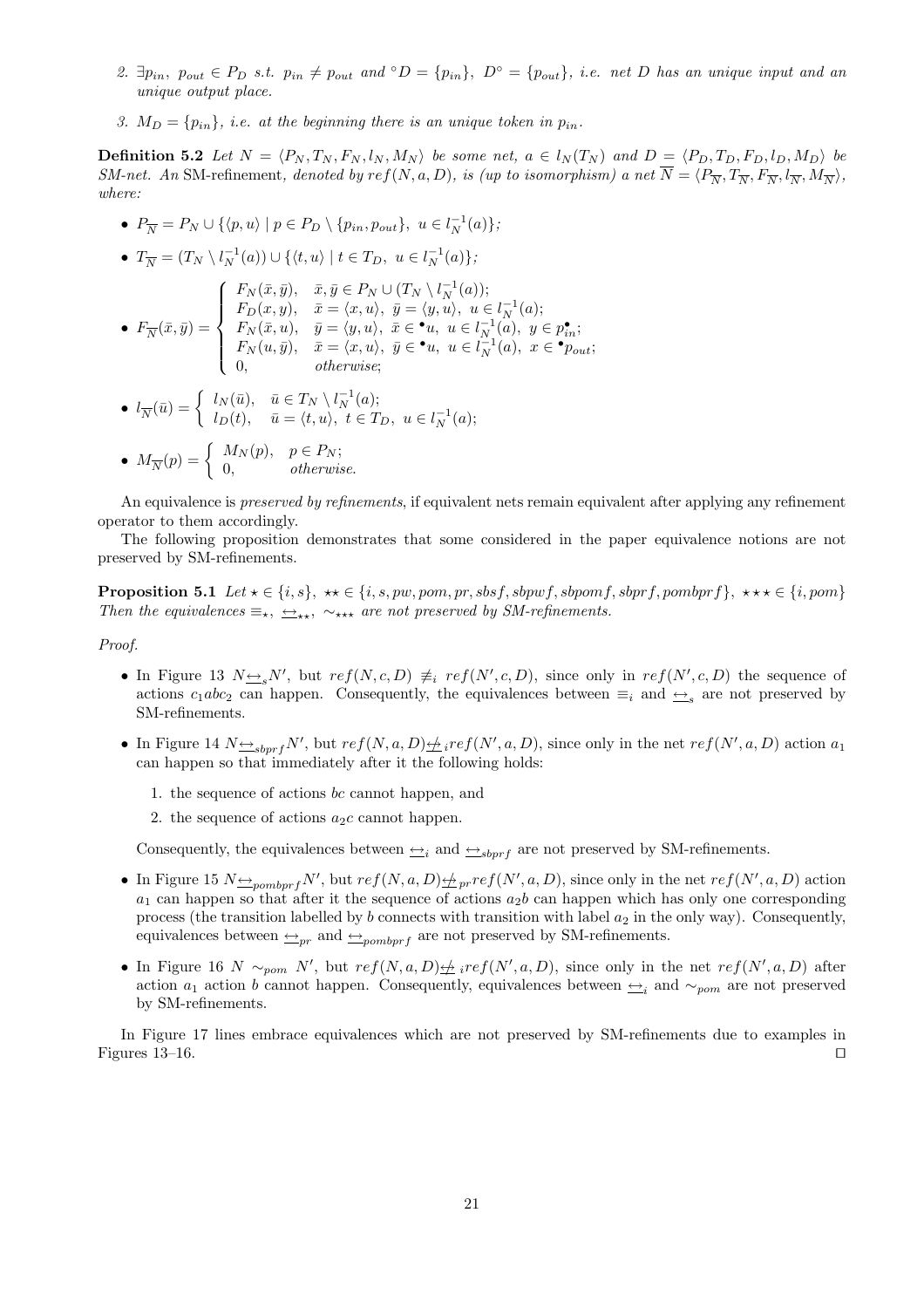

Figure 13: The equivalences between  $\equiv_i$  and  $\rightarrow$ <sub>s</sub> are not preserved by SM-refinements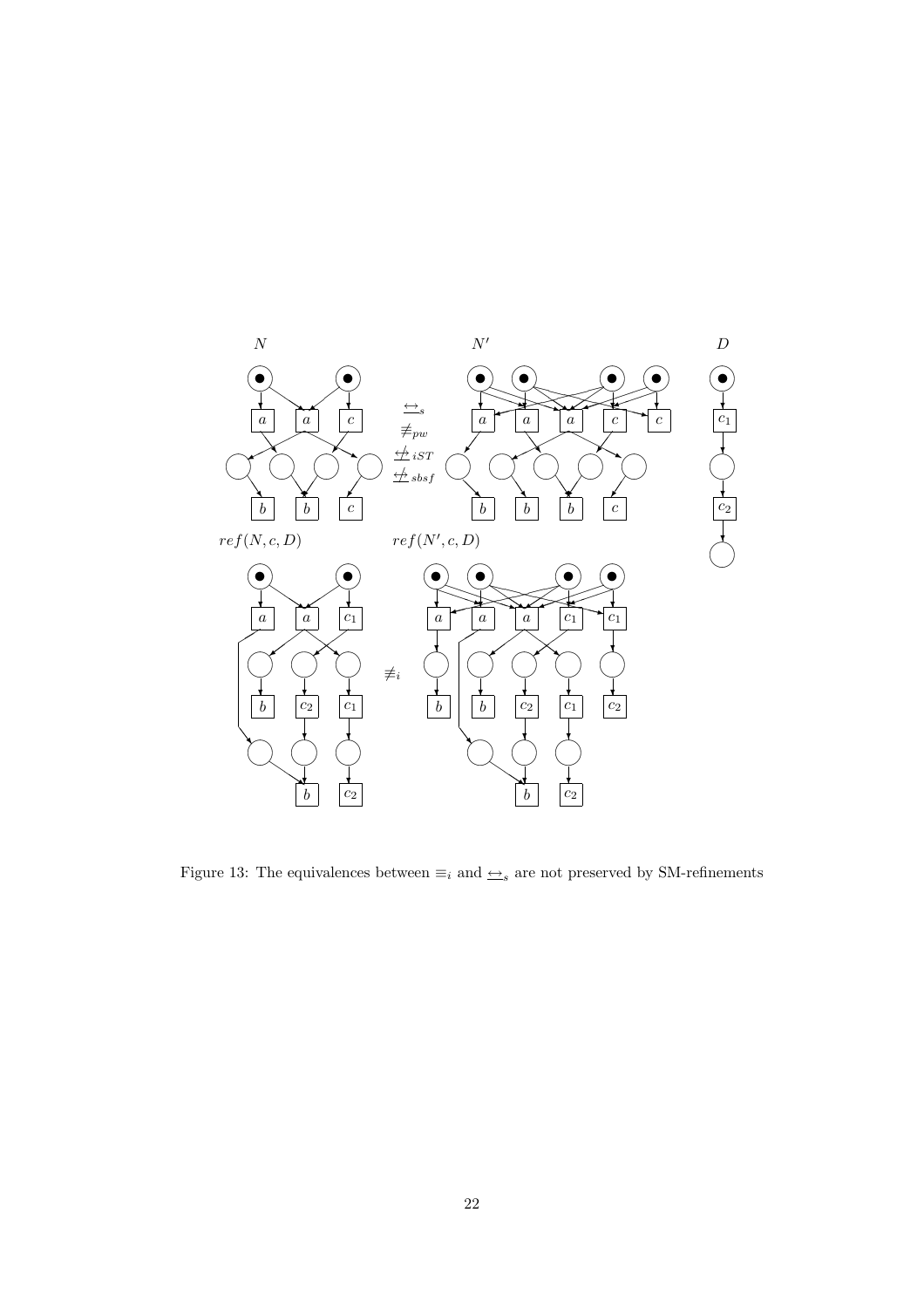

Figure 14: The equivalences between  $\underrightarrow{ \hookrightarrow }_{i}$  and  $\underrightarrow{ \hookrightarrow }_{sbprf}$  are not preserved by SM-refinements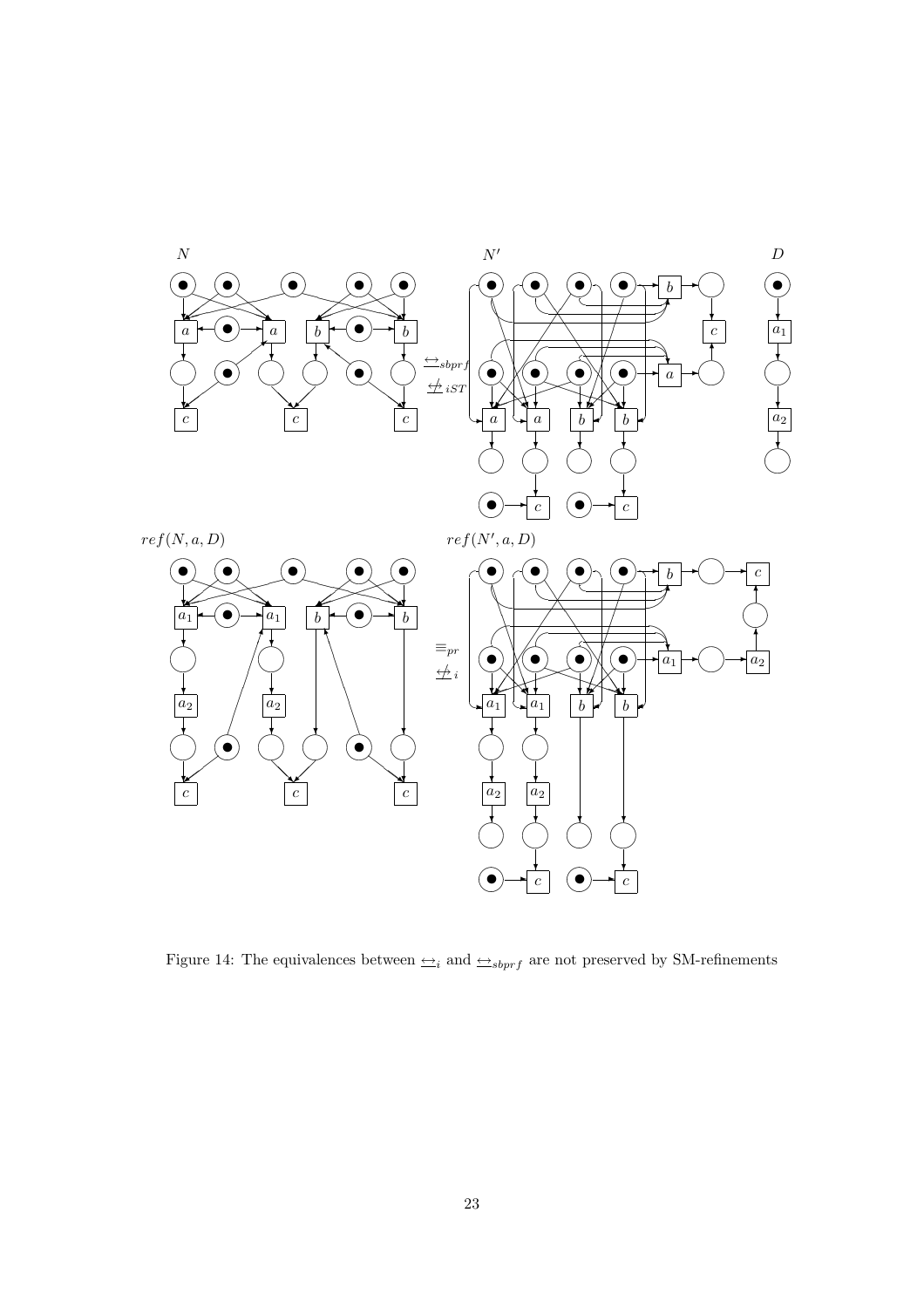

Figure 15: The equivalences between  $\rightarrow_{pr}$  and  $\rightarrow_{pombprf}$  are not preserved by SM-refinements

Let us consider which equivalences are preserved by SM-refinements.

**Proposition 5.2** [26, 27] Let  $\star \in \{pw, pom, pr, mes, occ\}$  and  $\star \star \in \{iST, pwST, pomST, prST, pomh, prh\}.$ For nets N, N' s.t.  $a \in l_N(T_N) \cap l_{N'}(T_{N'}) \cap Act$  and SM-net D the following holds:

- 1.  $N \equiv_{\star} N' \Rightarrow ref(N, a, D) \equiv_{\star} ref(N', a, D);$
- 2.  $N_{\longrightarrow,\star}N' \Rightarrow ref(N,a,D)_{\longrightarrow,\star}ref(N',a,D);$
- 3.  $N \simeq N' \Rightarrow ref(N, a, D) \simeq ref(N', a, D).$

**Proposition 5.3** For nets N, N' s.t.  $a \in l_N(T_N) \cap l_{N'}(T_{N'}) \cap Act$  and SM-net D the following holds: N  $\sim_{pr}$  $N' \Rightarrow ref(N, a, D) \sim_{pr} ref(N', a, D).$ 

*Proof.* Let  $\overline{N} = ref(N, a, D), \overline{N}' = ref(N', a, D)$  and  $\mathcal{R} : N \sim_{pr} N'$ . By Proposition 4.1,  $\mathcal{R} : N \approx_{i} N'$ . It is enough to prove  $\overline{N} \approx_i \overline{N}'$ . Let us define a relation S as follows:  $S = \mathcal{R} \cup \{(\langle p, u \rangle, \langle p, u' \rangle) \mid p \in P_D \setminus \mathcal{R} \}$  $\{p_{in}, p_{out}\}, (u, u') \in \overline{\mathcal{R}}\}.$  Let us prove  $\mathcal{S}: \overline{N} \approx_i \overline{N}'.$ 

- 1.  $(M_{\overline{N}}, M_{\overline{N}}) \in S$ , since  $(M_N, M_{N'}) \in \mathcal{R}$ .
- 2. Let  $(M, M') \in \mathcal{S}$  and  $M \stackrel{\bar{u}}{\rightarrow} \widetilde{M}$ . Two cases are possible:
	- (a)  $\bar{u} = u \in T_N$ ;
	- (b)  $\bar{u} = \langle t, u \rangle, t \in T_D, u \in T_N, l_N(u) = a.$

Let us consider the case (b), since the case (a) is obvious. Let  $\bullet t = \{p\}, t\bullet = \{q\}.$  Then we have:

$$
^{\bullet}\langle t,u\rangle =\left\{ \begin{array}{ll}^{\bullet}u,&t\in p_{in}^{\bullet};\\ \langle p,u\rangle,&\textrm{otherwise}. \end{array}\right.
$$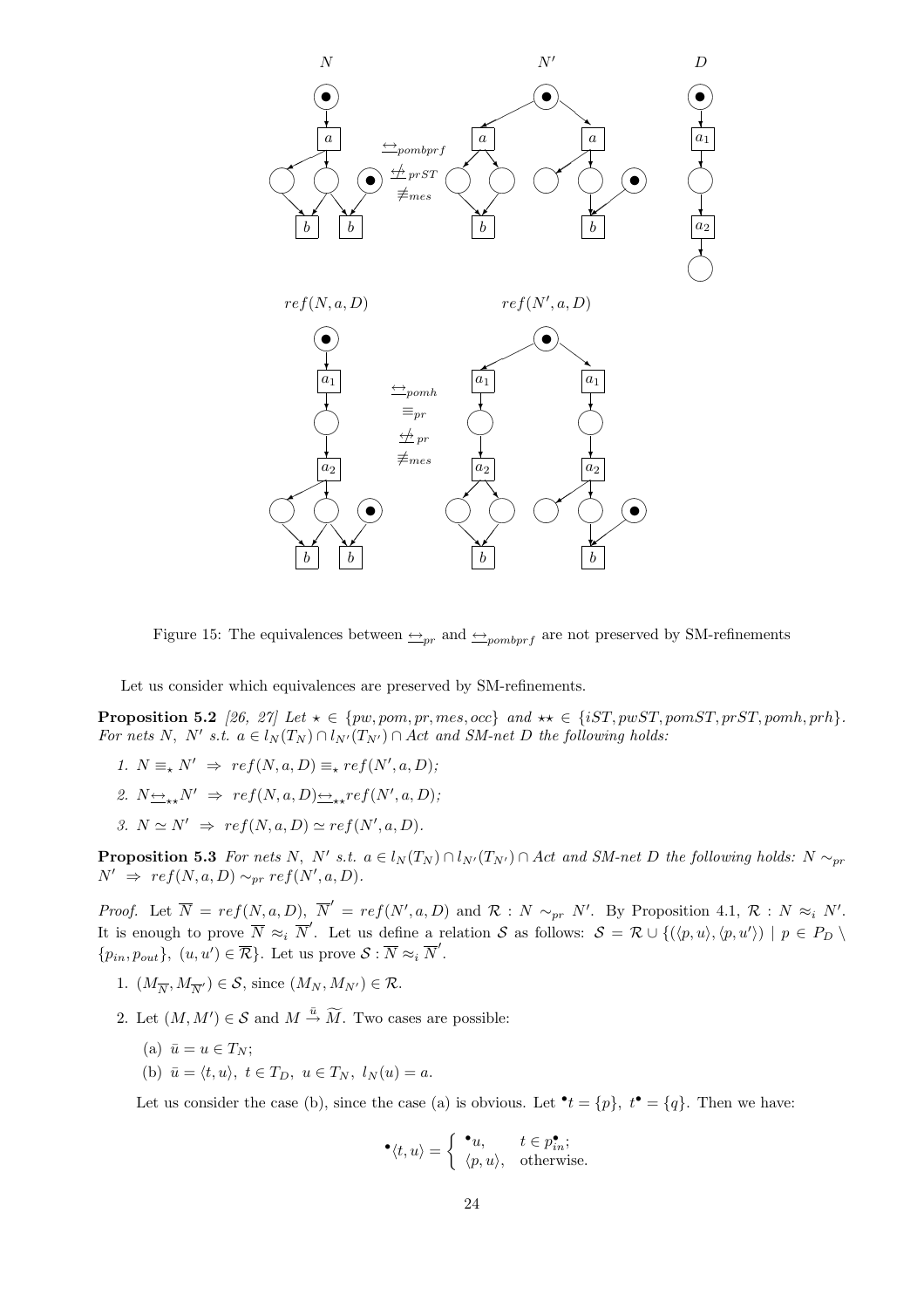

Figure 16: The equivalences between  $\triangleq_i$  and  $\sim_{pom}$  are not preserved by SM-refinements



Figure 17: The equivalences which are not preserved by SM-refinements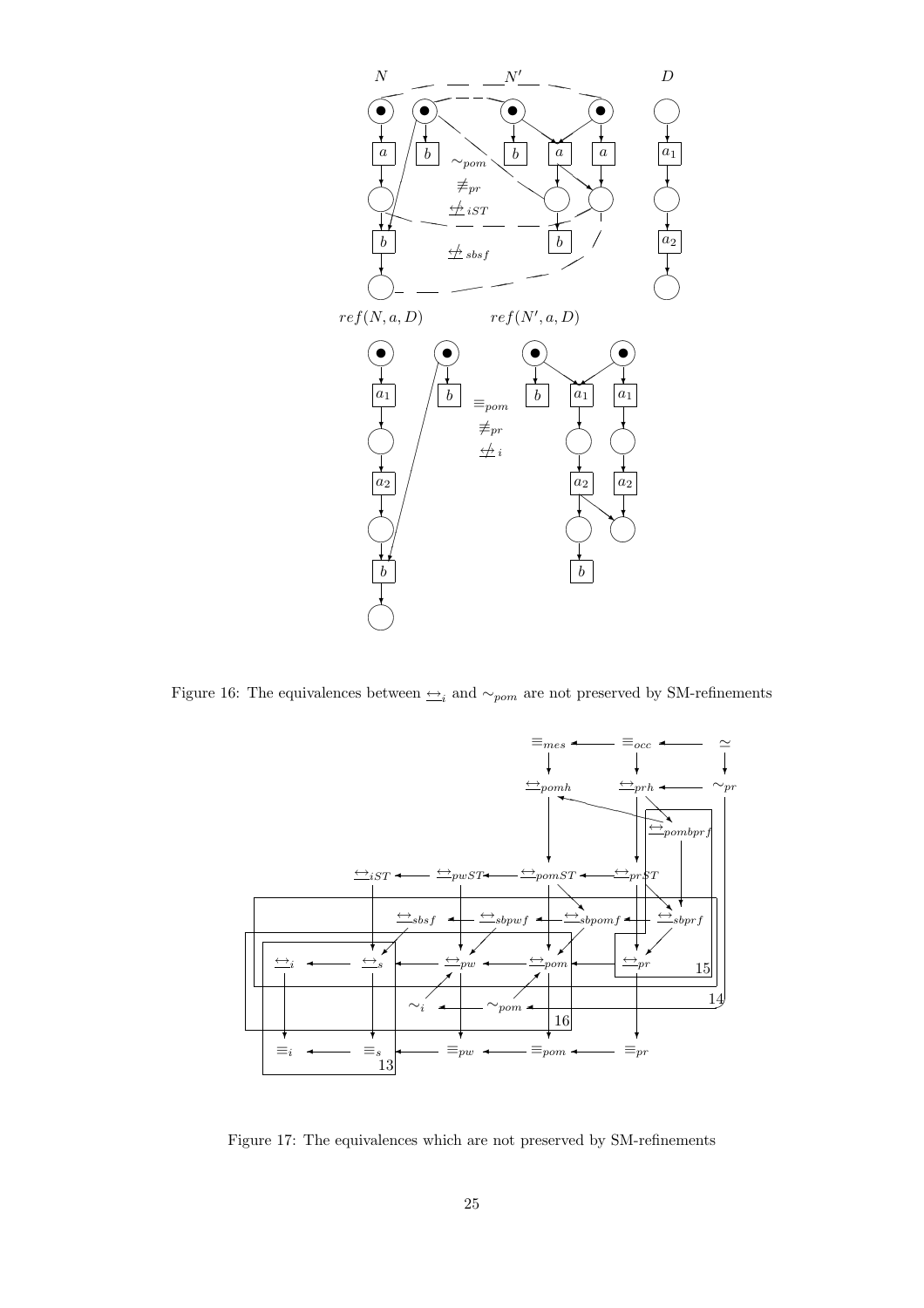

Figure 18: Preservation of the equivalences by SM-refinements

$$
\langle t, u \rangle^{\bullet} = \begin{cases} u^{\bullet}, & t \in {}^{\bullet}p_{out}; \\ \langle q, u \rangle, & \text{otherwise.} \end{cases}
$$

Four cases are possible:

- (a)  $t \in p_{in}^{\bullet} \cap \bullet_{\text{Pout}};$
- (b)  $t \in p_{in}^{\bullet} \setminus \bullet_{\text{out}};$
- (c)  $t \in \bullet p_{out} \setminus p_{in}^{\bullet};$
- (d)  $t \notin p_{in}^{\bullet} \cup \bullet_{\text{Pout}}$ .

Let us consider the case (d), since the cases (a)–(c) are simpler. We have  $\bullet \langle t, u \rangle = \langle p, u \rangle \in M$ . Since  $(M, M') \in \overline{S}$ , by definition of S we have:  $\exists u' \in T_N : (u, u') \in \overline{R}$  and  $(\langle p, u \rangle, \langle p, u' \rangle) \in S$ ,  $\langle p, u' \rangle \in M'$ . Since  $\mathbf{e}(t, u') = \langle p, u' \rangle$ , then  $(\mathbf{e}(t, u), \mathbf{e}(t, u')) \in \overline{S}$ ,  $\mathbf{e}(t, u') \in M'.$ 

Then  $\exists \widetilde{M}' : M' \stackrel{\langle t,u' \rangle}{\rightarrow} \widetilde{M}'$ . We have:  $l_{\overline{N}}(\langle t,u \rangle) = l_D(t) = l_{\overline{N}'}(\langle t,u' \rangle)$ . Since  $\langle t,u \rangle^{\bullet} = \langle q,u \rangle$ , by definition of S we have  $(\langle q, u \rangle, \langle q, u' \rangle) \in S$ . Since  $\langle t, u' \rangle^{\bullet} = \langle q, u' \rangle$ , then  $(\langle t, u \rangle^{\bullet}, \langle t, u' \rangle^{\bullet}) \in \overline{S}$ . Hence,  $(\langle t, u \rangle, \langle t, u' \rangle) \in \overline{S}$  and  $(\widetilde{M}, \widetilde{M'}) \in \overline{S}$ .

3. As item 2, but the roles of  $\overline{N}$  and  $\overline{N}'$  are reversed.

Theorem 5.1 Let ↔∈ {≡, ↔, ∼, '} and ? ∈ {i, s, pw, pom, pr, iST, pwST, pomST, prST, pomh, prh, mes, occ, sbsf, sbpwf, sbpomf, sbprf, pombprf}. For nets N, N' s.t.  $a \in l_N(T_N) \cap l_{N'}(T_{N'}) \cap Act$  and SM-net D the following holds:  $N \leftrightarrow_N' \Rightarrow ref(N, a, D) \leftrightarrow_{\star} ref(N', a, D)$  iff the equivalence  $\leftrightarrow_{\star}$  is in oval in Figure 18.

*Proof.* By Propositions 5.1–5.3.  $\Box$ 

### 6 The equivalences on sequential nets

Let us consider the equivalences on sequential nets, where no two transitions can be fired concurrently.

**Definition 6.1** A net  $N = \langle P_N, T_N, F_N, l_N, M_N \rangle$  is sequential, if  $\forall M \in Mark(N) \neg \exists t, u \in T_N : \cdot^{\bullet} t + \cdot^{\bullet} u \subseteq M$ .

**Proposition 6.1** [26, 27] For sequential nets N and N':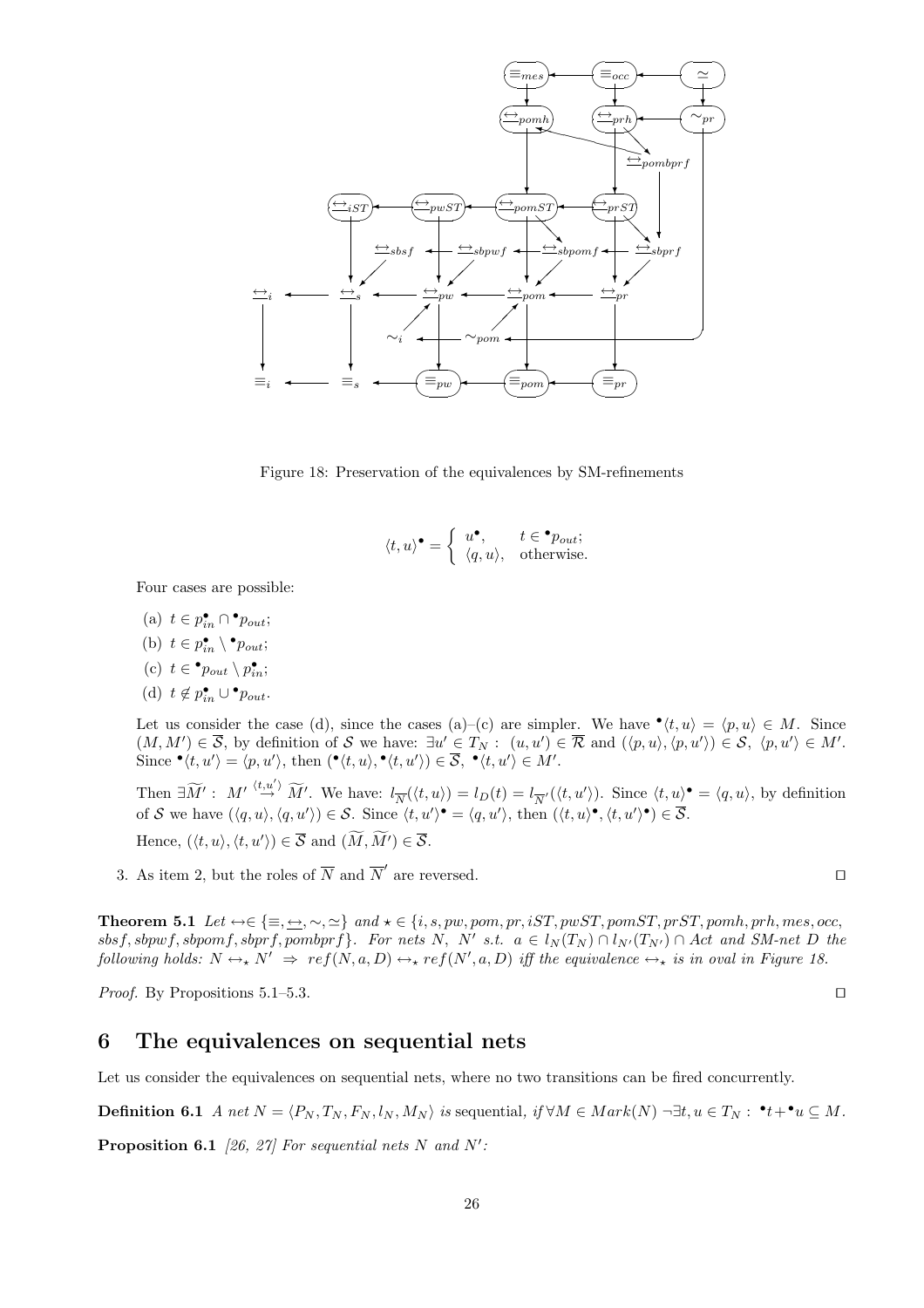

Figure 19: Merging of the equivalences on sequential nets



Figure 20: Interrelations of the equivalences on sequential nets

- 1.  $N \equiv_i N' \Leftrightarrow N \equiv_{pom} N'$ ;
- 2.  $N \leftrightarrow N \leftrightarrow N \leftrightarrow_{pomh} N'$ .

**Proposition 6.2** For sequential nets N and N'  $N \nightharpoonup_{pr} N' \Leftrightarrow N \nightharpoonup_{pombprf} N'.$ 

*Proof.* ( $\Leftarrow$ ) By Theorem 3.1.

(⇒) We have  $N \triangleq_{pr} N'$ . By Proposition 3.3,  $N \triangleq_{ibprf} N'$ . Since for sequential nets lposets of causal nets of their processes are totally ordered, these are isomrphic to the sequences of actions corresponding to the order in which the actions occur. Hence,  $N_{\frac{\leftrightarrow}{2}pombprf}N'$ . . The contract of the contract of the contract of the contract of  $\Box$ 

**Proposition 6.3** For sequential nets N and N' N  $\sim_i N' \Leftrightarrow N \sim_{\text{pom}} N'.$ 

*Proof.* ( $\Leftarrow$ ) By Theorem 4.1.

(⇒) We have:  $\exists \mathcal{R} : N \sim_i N'$ . By definition of place bisimulations,  $\overline{\mathcal{R}} : N \rightarrow N'$ . Since by Proposition 6.1 all the equivalences between  $\triangleq_i$  and  $\triangleq_{pomh}$  coincide on sequential nets, we have  $\overline{\mathcal{R}} : N \triangleq_{pom} N'$ . Again by definition of place bisimulations,  $\mathcal{R}: N \sim_{pom} N'$ . . The contract of the contract of the contract of the contract of the contract of the contract of the contract<br>The contract of the contract of the contract of the contract of the contract of the contract of the contract o

In Figure 19 dashed lines embrace the equivalences coinciding on sequential nets.

Theorem 6.1 Let  $\leftrightarrow$ ,  $\leftrightarrow\in\{\equiv,\leftrightarrow,\sim,\simeq\},\star,\star\in\{i,pr,prST,prh,mes,occ\}.$  For sequential nets N and N'  $N \leftrightarrow N' \Rightarrow N \leftrightarrow_{**} N'$  iff in the graph in Figure 20 there exists a directed path from  $\leftrightarrow_{*}$  to  $\leftrightarrow_{**}$ .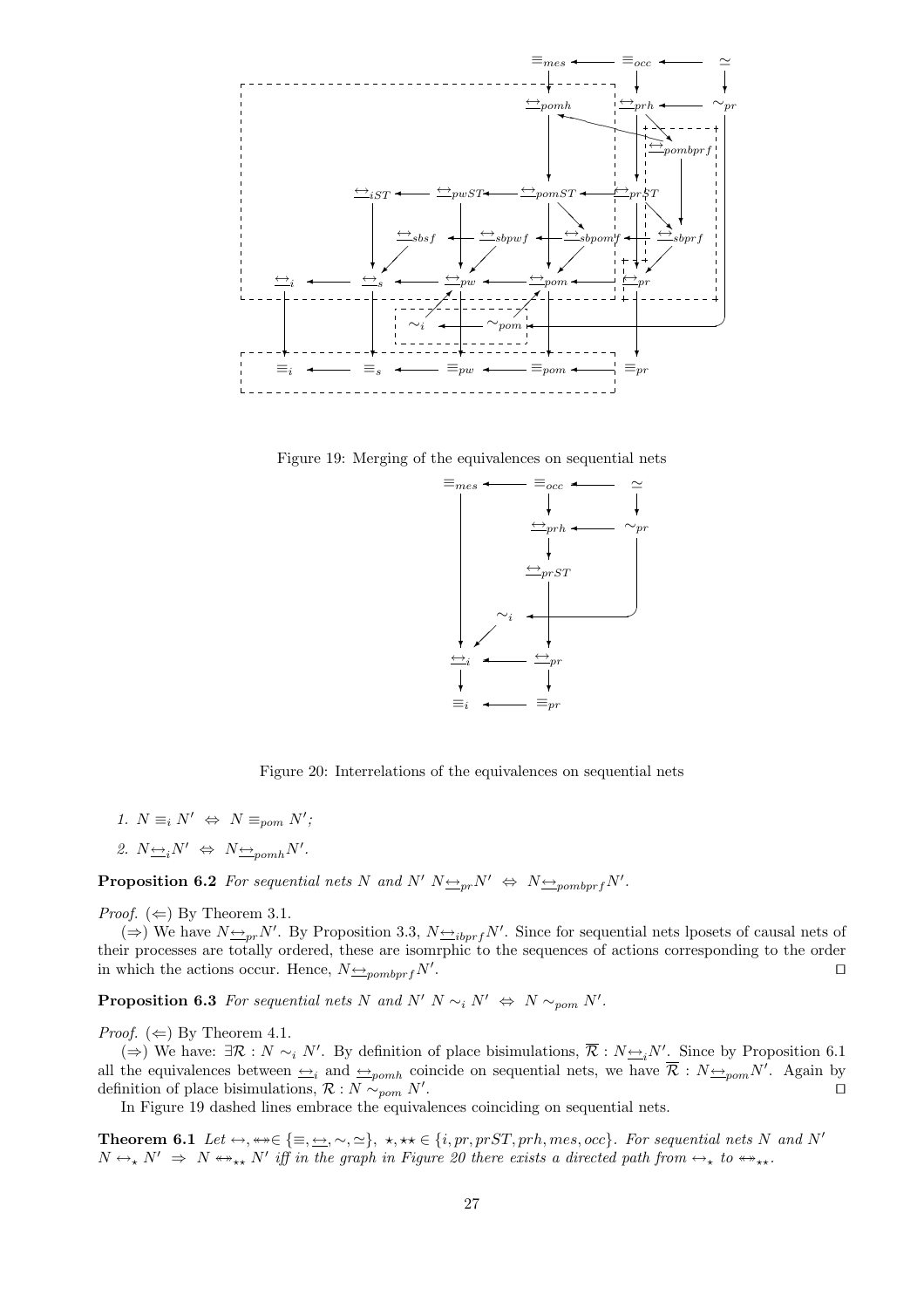

Figure 21: Examples of the equivalences on sequential nets

*Proof.* ( $\Leftarrow$ ) By Theorem 4.1.

 $(\Rightarrow)$  An absence of additional nontrivial arrows in the graph in Figure 20 is proved by the following examples on sequential nets.

- In Figure 5(d)  $N \equiv_{mes} N'$ , but  $N \not\equiv_{pr} N'$ .
- In Figure 5(e)  $N \equiv_{pr} N'$ , but  $N \not\rightleftharpoons_i N'$ .
- In Figure 7(c)  $N \rightarrow p r N'$ , but  $N \not\rightarrow p r s T N'$ , since only in the net N' the process with action a can start so that it can be extended by action  $b$  in the only way (i.e. so that extended process to be unique).
- In Figure 21(a)  $N \rightarrow p_{rST} N'$ , but  $N \not\rightarrow p_{rh} N'$ , since only in the net N' there is process with actions a and  $b$  s.t. it can be extended by process with action  $c$  in the only way. (i.e. so that connection of causal net with action c and a-containing subnet of causal net with actions  $a$  and  $b$  be unique).
- In Figure 6(c)  $N \underline{\leftrightarrow}_{prh} N'$ , but  $N \not\equiv_{mes} N'$ .
- In Figure 6(d)  $N \equiv_{occ} N'$ , but  $N \not\cong N'$ .
- In Figure 21(b)  $N \sim_i N'$ , but  $N \neq_{pr} N'$ , since only in the net N' the transition with label a has two input places.
- In Figure 12(c)  $N \equiv_{occ} N'$ , but  $N \not\sim_i N'$ .
- In Figure 6(c)  $N \sim_{pr} N'$ , but  $N \not\equiv_{mes} N'$

. The contract of the contract of the contract of the contract of the contract of the contract of the contract of the contract of the contract of the contract of the contract of the contract of the contract of the contract

# 7 Conclusion

In this paper, we supplemented by new ones and examined a group of back-forth and place bisimulation equivalences. We compared them with basic ones on the whole class of Petri nets as well as on their subclass of sequential nets. All the considered equivalences were treated for preservation by SM-refinements to establish which of them may be used for top-down design of concurrent systems.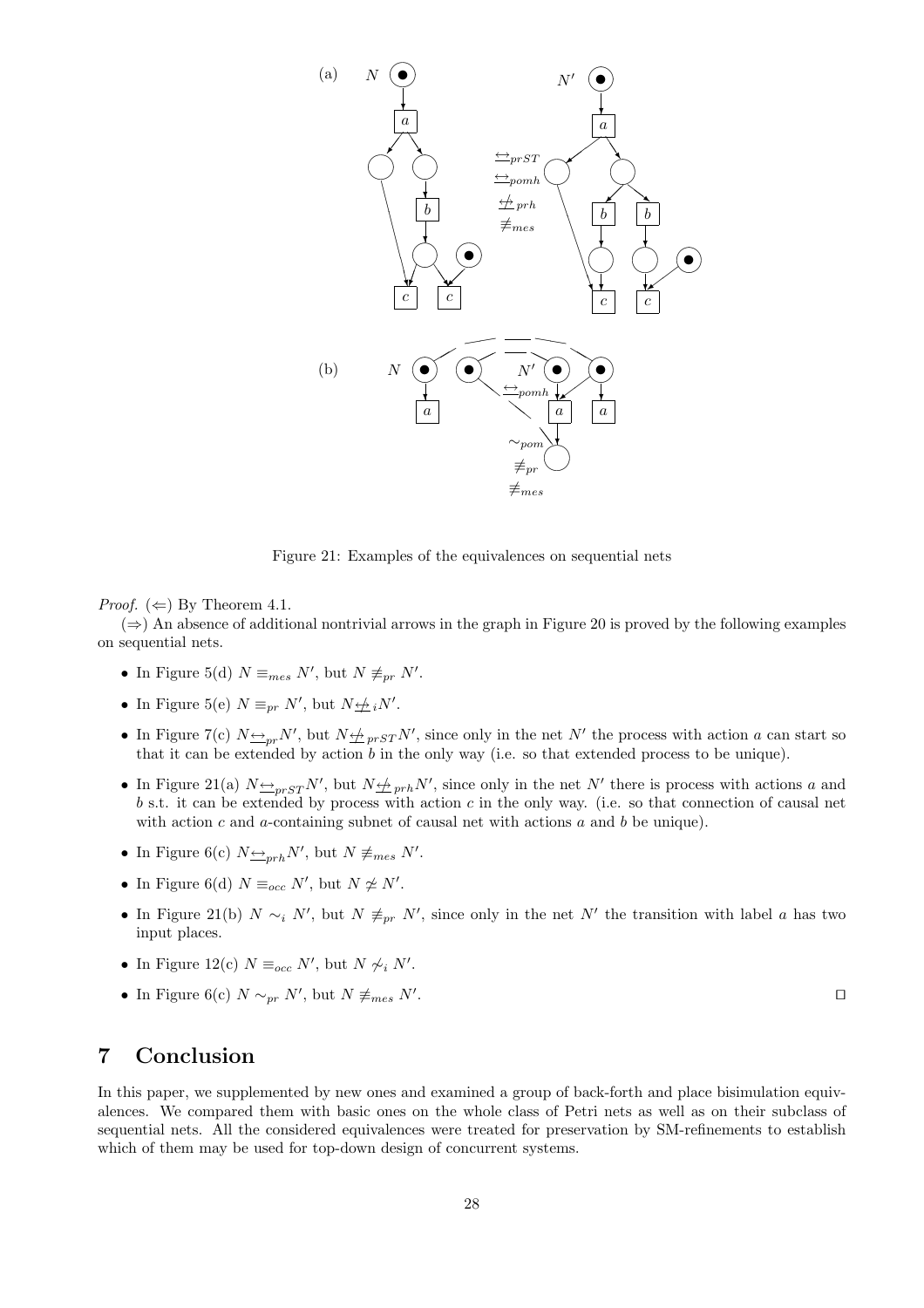Further research may consist in the investigation of analogues of the considered equivalences on Petri nets with  $\tau$ -actions ( $\tau$ -equivalences).  $\tau$ -actions are used to abstract of internal, invisible to external observer behaviour of systems to be modelled. In the framework of Petri nets with  $\tau$ -actions interrelations of equivalences are drastically changed.

For example, let us try to define  $\tau$ -equivalences in process semantics. We abstract of  $\tau$ -labelled transitions of C-nets by removing these transitions and multiplication of their input and output places. Then all causal dependencies of transitions with visible labels are preserved, and process  $\tau$ -equivalences will imply corresponding pomset ones. But while such an abstraction the quantity of input and output places of some transitions with visible labels may be changed. The consequence is, in particular, that history preserving  $\tau$ -bisimulation equivalences do not imply usual  $\tau$ -bisimulation ones.

Therefore, it is no sense to introduce process  $\tau$ -equivalences. By similar reasons, it is no sense to define strict place  $\tau$ -bisimulation equivalences. In addition, multi event structure  $\tau$ -equivalence does not imply even usual  $\tau$ -bisimulation relations, but only  $\tau$ -trace ones.

In the literature, a number of  $\tau$ -equivalences were defined.

Some basic  $\tau$ -equivalences were considered on Petri nets and event structures in [6, 22, 28]. It was shown the independence of ST- and history preserving  $\tau$ -bisimulation equivalences.

In [14] interleaving back interleaving forth  $\tau$ -bisimulation equivalence was defined on transition systems. Its coincidence with interleaving branching  $\tau$ -bisimulation equivalence was proved. Similar result was obtained in [23], where pomset back pomset forth history preserving  $\tau$ -bisimulation equivalence was introduced, and its merging with new notion of branching pomset history preserving τ-bisimulation equivalence was established.

In [5, 3] interleaving place  $\tau$ -bisimulation and interleaving place  $\tau p$ -bisimulation equivalences were introduced.

In future, we plan to define  $\tau$ -analogues of all the equivalence relations considered in this paper and exam them following the same pattern.

Acknowledgements I would like to thank DR. IRINA B. VIRBITSKAITE for advices and many helpful discussions. I am grateful to Dr. Eike Best, head of the Institute of Informatics, University of Hildesheim, where this paper was written. I am also indebted to BERND GRAHLMANN, SABINE KARMRODT and others from staff of the Institute for their assistance in solving some technical and organizational problems.

## References

- [1] Autant C., Belmesk Z., Schnoebelen Ph. Strong bisimularity on nets revisited. Research Report 847-I, LIFIA-IMAG, Grenoble, France, 28 p., March 1991.
- [2] Autant C., Belmesk Z., Schnoebelen Ph. Strong bisimularity on nets revisited. Extended abstract. LNCS 506, p. 295–312, June 1991.
- [3] AUTANT C., PFISTER W., SCHNOEBELEN PH. Place bisimulations for the reduction of labelled Petri nets with silent moves. Proceedings of International Conference on Computing and Information, 1994.
- [4] AUTANT C., SCHNOEBELEN PH. Place bisimulations in Petri nets. LNCS 616, p. 45–61, June 1992.
- [5] AUTANT C. Petri nets for the semantics and the implementation of parallel processes. Ph.D. thesis, Institut National Polytechnique de Grenoble, May 1993 (in French).
- [6] Best E., Devillers R., Kiehn A., Pomello L. Concurrent bisimulations in Petri nets. Acta Informatica 28, p. 231–264, 1991.
- [7] BOUDOL G., CASTELLANI I. On the semantics of concurrency: partial orders and transition systems. LNCS 249, p. 123–137, 1987.
- [8] CHERIEF F. Back and forth bisimulations on prime event structures. LNCS 605, p. 843–858, June 1992.
- [9] Cherief F. Contributions `a la s´emantique du parall´elisme: bisimulations pour le raffinement et le vrai parallélisme. Ph.D. thesis, Institut National Politechnique de Grenoble, France, October 1992 (in French).
- [10] Cherief F. Investigations of back and forth bisimulations on prime event structures. Computers and Artificial Intelligence 11(5), p. 481–496, 1992.
- [11] Grabowski J. On partial languages. Fundamenta Informaticae IV(2), p. 428–498, 1981.